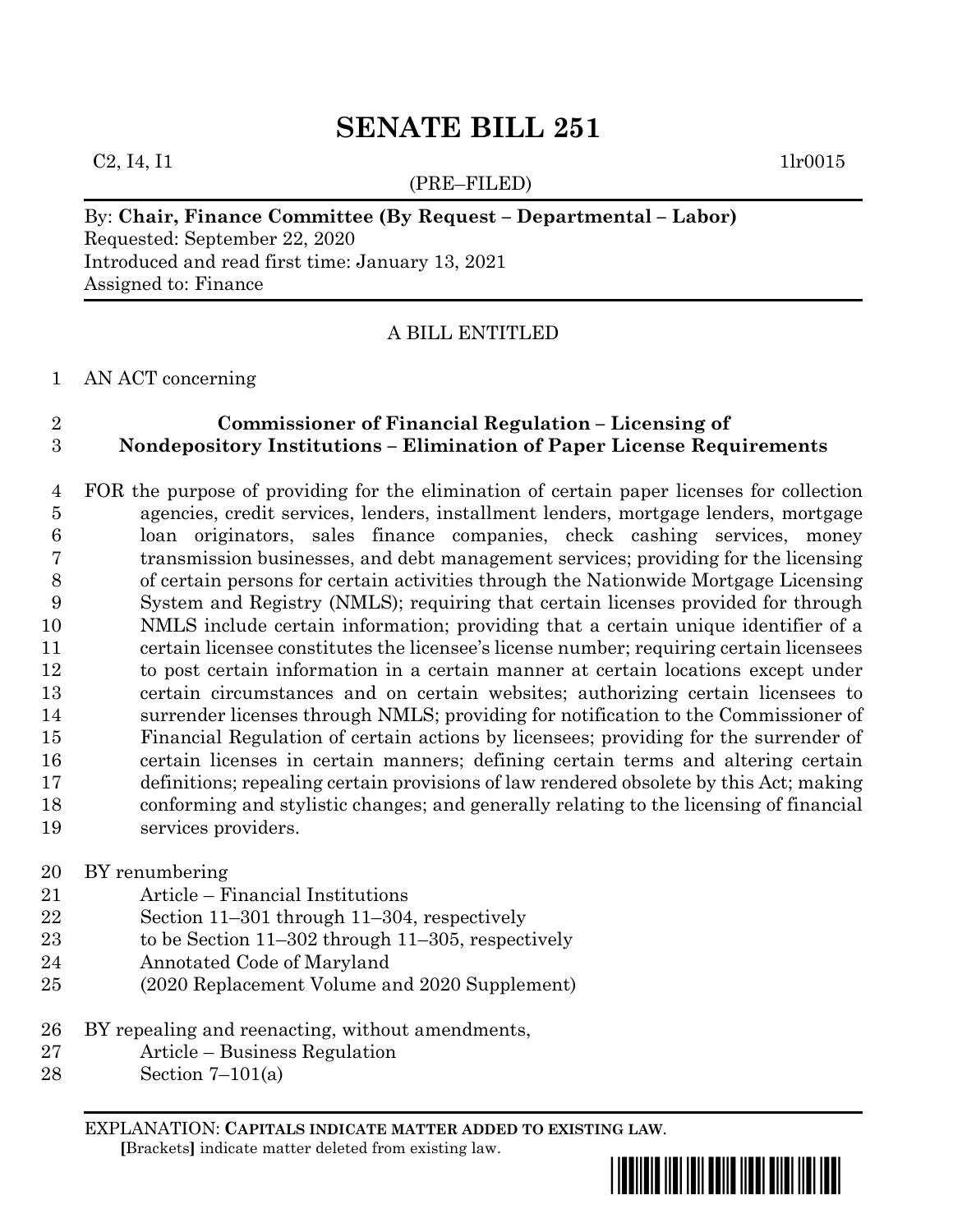| $\mathbf{1}$<br>$\overline{2}$ | Annotated Code of Maryland<br>(2015 Replacement Volume and 2020 Supplement)         |
|--------------------------------|-------------------------------------------------------------------------------------|
| 3                              | BY repealing and reenacting, with amendments,                                       |
| 4                              | Article – Business Regulation                                                       |
| $\bf 5$                        | Section $7-101(h)$ and (i) and $7-307(a)$                                           |
| $\boldsymbol{6}$               | Annotated Code of Maryland                                                          |
| 7                              | (2015 Replacement Volume and 2020 Supplement)                                       |
| 8                              | BY adding to                                                                        |
| 9                              | Article – Business Regulation                                                       |
| 10                             | Section 7–101(h–1), 7–305(c), and 7–306.1                                           |
| 11                             | Annotated Code of Maryland                                                          |
| 12                             | (2015 Replacement Volume and 2020 Supplement)                                       |
| 13                             | BY repealing and reenacting, without amendments,                                    |
| 14                             | Article - Commercial Law                                                            |
| 15                             | Section $14-1901(a)$                                                                |
| 16                             | Annotated Code of Maryland                                                          |
| 17                             | (2013 Replacement Volume and 2020 Supplement)                                       |
| 18                             | BY adding to                                                                        |
| 19                             | Article - Commercial Law                                                            |
| 20                             | Section $14-1901(f-1)$ and $(f-2)$                                                  |
| 21                             | Annotated Code of Maryland                                                          |
| 22                             | (2013 Replacement Volume and 2020 Supplement)                                       |
| 23                             | BY repealing and reenacting, with amendments,                                       |
| 24                             | Article – Commercial Law                                                            |
| 25                             | Section $14-1903(c)$                                                                |
| 26                             | Annotated Code of Maryland                                                          |
| 27                             | (2013 Replacement Volume and 2020 Supplement)                                       |
| 28                             | BY repealing and reenacting, without amendments,                                    |
| 29                             | Article – Financial Institutions                                                    |
| 30                             | Section 11-201(a), 11-401(a), 11-501(a), 11-601(a), 12-101(a), 12-401(a), and       |
| 31                             | $12 - 901(a)$                                                                       |
| 32                             | Annotated Code of Maryland                                                          |
| 33                             | (2020 Replacement Volume and 2020 Supplement)                                       |
| 34                             | BY repealing and reenacting, with amendments,                                       |
| 35                             | Article – Financial Institutions                                                    |
| 36                             | Section 11-201(d), 11-208(a), 11-209.1(a), 11-210(b), 11-211, 11-401(i), 11-408(a), |
| 37                             | 11–410(b), 11–411, 11–412(a), 11–501(f) and (g), 11–505(d)(1), 11–512(a)(1)         |
| 38                             | and (b)(1), 11-514(a), 11-601(k) and (l), 11-603(c)(1), (2), (3), and (5) and       |
| 39                             | (d)(1), 11-603.1(l)(1), (2), and (4) and (m)(1), 11-609(e), 12-101(e) and (f),      |
| 40                             | 12-110(a), 12-110.1(a), 12-112(b), 12-113, 12-401(j), 12-410(a) and (e),            |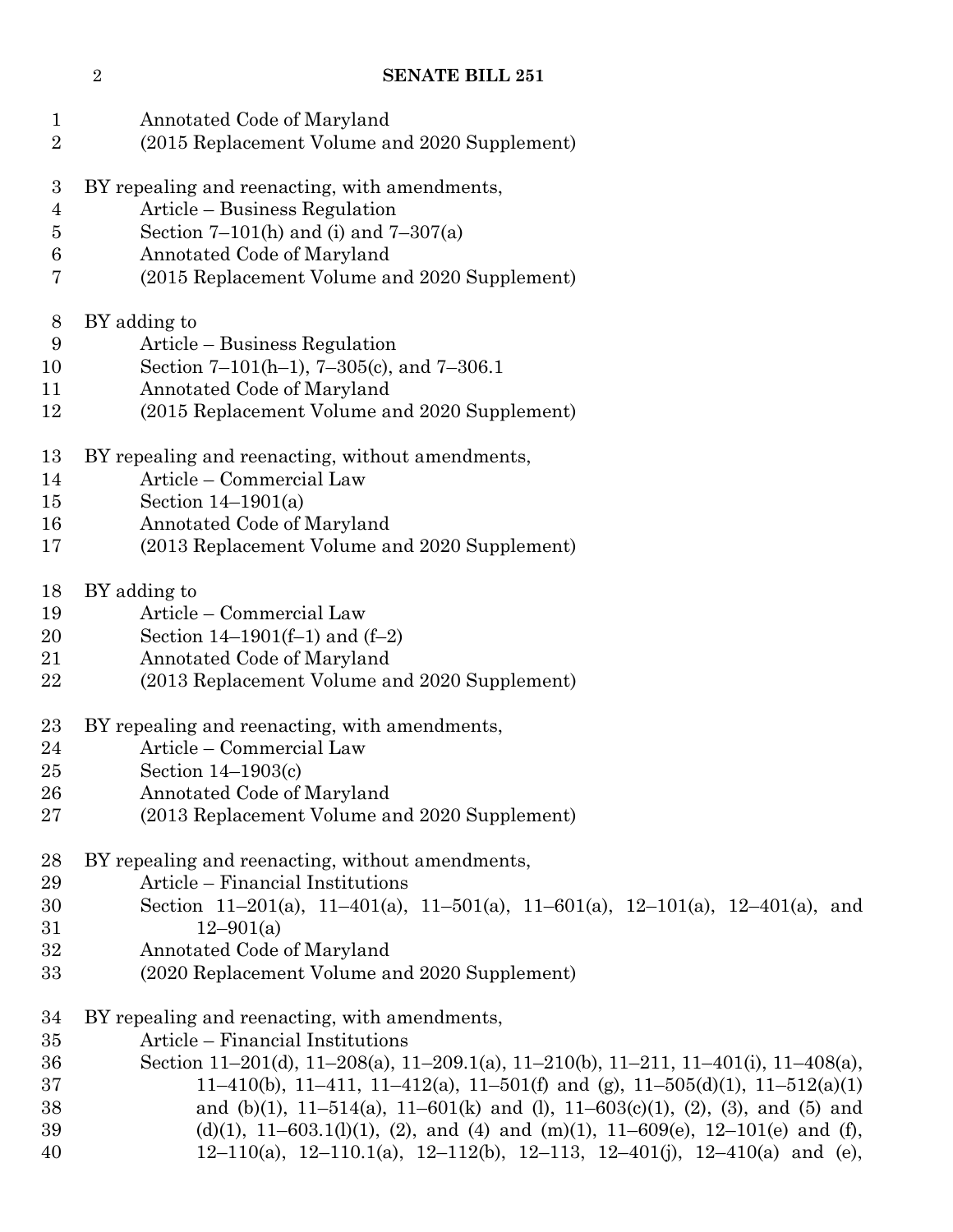| $\mathbf{1}$<br>$\boldsymbol{2}$ | $12-415(a)(1)$ and (b)(1), $12-422(a)(1)$ , $12-911(a)$ , (d), and (e), $12-913(a)$ ,<br>12–915(a), (b), and (c)(1), and $12-925$ |
|----------------------------------|-----------------------------------------------------------------------------------------------------------------------------------|
| $\boldsymbol{3}$                 | Annotated Code of Maryland                                                                                                        |
| 4                                | (2020 Replacement Volume and 2020 Supplement)                                                                                     |
|                                  |                                                                                                                                   |
| $\overline{5}$                   | BY adding to                                                                                                                      |
| $6\phantom{.}6$                  | Article – Financial Institutions                                                                                                  |
| 7                                | Section $11-201(d-1)$ , $11-210(c)$ , $11-301$ , $11-401(i-1)$ , $11-410(c)$ ,<br>$11 - 512.1$ ,                                  |
| 8                                | 12–112(c), 12–401(j–1), 12–410(f), 12–901(k–1), and 12–911(g)                                                                     |
| 9                                | Annotated Code of Maryland                                                                                                        |
| 10                               | (2020 Replacement Volume and 2020 Supplement)                                                                                     |
| 11                               | BY repealing and reenacting, with amendments,                                                                                     |
| 12                               | Article – Financial Institutions                                                                                                  |
| 13                               | Section 11-303                                                                                                                    |
| 14                               | Annotated Code of Maryland                                                                                                        |
| 15                               | (2020 Replacement Volume and 2020 Supplement)                                                                                     |
| 16                               | (As enacted by Section 1 of this Act)                                                                                             |
| 17                               | SECTION 1. BE IT ENACTED BY THE GENERAL ASSEMBLY OF MARYLAND,                                                                     |
| 18                               | That Section(s) $11-301$ through $11-304$ , respectively, of Article – Financial Institutions of                                  |
| 19                               | the Annotated Code of Maryland be renumbered to be Section(s) $11-302$ through $11-305$ ,                                         |
| 20                               | respectively.                                                                                                                     |
|                                  |                                                                                                                                   |
| 21                               | SECTION 2. AND BE IT FURTHER ENACTED, That the Laws of Maryland read                                                              |
| 22                               | as follows:                                                                                                                       |
| 23                               | <b>Article - Business Regulation</b>                                                                                              |
| 24                               | $7 - 101.$                                                                                                                        |
|                                  |                                                                                                                                   |
| 25                               | In this title the following words have the meanings indicated.<br>(a)                                                             |
| 26                               | "License" means a license issued IN ANY FORM by the Board UNDER THIS<br>(h)                                                       |
| 27                               | TITLE to do business as a collection agency, INCLUDING AS PROVIDED FOR THROUGH                                                    |
| 28                               | NMLS.                                                                                                                             |
| 29                               | (H-1) "LICENSEE" MEANS A PERSON LICENSED UNDER THIS TITLE TO DO                                                                   |
| 30                               | BUSINESS AS A COLLECTION AGENCY.                                                                                                  |
| 31                               | "Licensed collection agency" means a person who is required to be licensed<br>(i)                                                 |
| 32                               | under this [subtitle] TITLE, regardless of whether the person is actually licensed.                                               |
|                                  |                                                                                                                                   |

7–305.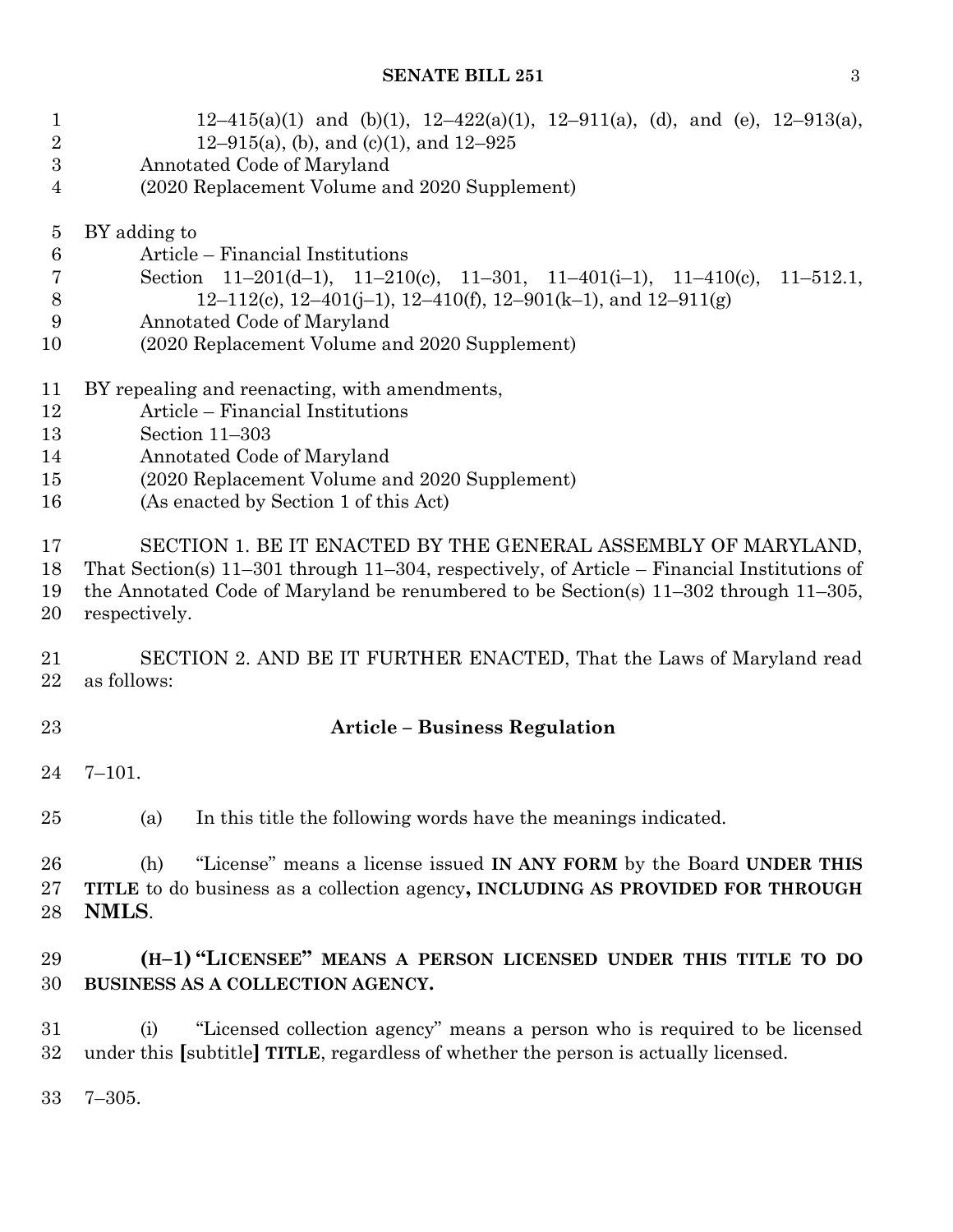|                                  | <b>SENATE BILL 251</b><br>$\overline{4}$                                                                                                                                                                                                                                                              |
|----------------------------------|-------------------------------------------------------------------------------------------------------------------------------------------------------------------------------------------------------------------------------------------------------------------------------------------------------|
| $\mathbf{1}$<br>$\overline{2}$   | EACH LICENSE PROVIDED FOR THROUGH NMLS SHALL INCLUDE<br>(1)<br>(C)<br>THE FOLLOWING INFORMATION:                                                                                                                                                                                                      |
| 3                                | (I)<br>THE NAME OF THE LICENSEE;                                                                                                                                                                                                                                                                      |
| $\overline{4}$<br>$\overline{5}$ | (II)<br><b>THE</b><br>ADDRESS AT WHICH THE BUSINESS IS<br><b>TO</b><br>BE<br><b>CONDUCTED; AND</b>                                                                                                                                                                                                    |
| 6                                | THE UNIQUE IDENTIFIER OF THE LICENSEE.<br>(III)                                                                                                                                                                                                                                                       |
| $\overline{7}$<br>8              | (2)<br>THE UNIQUE IDENTIFIER OF THE LICENSEE SHALL CONSTITUTE<br>THE LICENSE NUMBER FOR THE LICENSE.                                                                                                                                                                                                  |
| 9                                | $7 - 306.1.$                                                                                                                                                                                                                                                                                          |
| 10<br>11                         | EACH LICENSEE SHALL CONSPICUOUSLY POST, IN 48 POINT OR LARGER<br>(A)<br>TYPE, AT THE LICENSEE'S LICENSED LOCATION, THE FOLLOWING INFORMATION:                                                                                                                                                         |
| 12                               | (1)<br>THE LICENSEE'S UNIQUE IDENTIFIER; AND                                                                                                                                                                                                                                                          |
| 13<br>14<br>15                   | A STATEMENT ADVISING CONSUMERS OF THE AVAILABILITY OF<br>(2)<br>THE NMLS CONSUMER ACCESS WEBSITE TO VERIFY THE LICENSING STATUS OF<br>THE LICENSEE.                                                                                                                                                   |
| 16<br>17<br>18<br>19<br>20       | EACH LICENSEE SHALL CONSPICUOUSLY DISPLAY THE FOLLOWING<br>(B)<br>INFORMATION ON THE LICENSEE'S WEBSITE, ANY SOFTWARE APPLICATION<br>ACCESSIBLE TO THE PUBLIC AND USED TO CONDUCT BUSINESS AS A COLLECTION<br>AGENCY, AND PROFILE PAGE WITHIN EACH SOCIAL MEDIA PLATFORM THE LICENSEE<br><b>USES:</b> |
| 21                               | THE LICENSEE'S UNIQUE IDENTIFIER; AND<br>(1)                                                                                                                                                                                                                                                          |
| 22                               | A LINK TO THE NMLS CONSUMER ACCESS WEBSITE.<br>(2)                                                                                                                                                                                                                                                    |
| 23<br>24<br>25<br>26<br>$27\,$   | A LICENSEE IS NOT REQUIRED TO POST THE INFORMATION REQUIRED<br>(C)<br>UNDER SUBSECTION (A) OF THIS SECTION IF THE LICENSEE DOES NOT REGULARLY<br>GRANT ACCESS TO THE LICENSED LOCATION TO MEMBERS OF THE GENERAL<br>PUBLIC.<br>$7 - 307.$                                                             |

 (a) A licensee may surrender a license **[**by sending to the Board in the form and**] THROUGH NMLS** in accordance with the process that the Board requires **[**a statement that the license is surrendered**]**.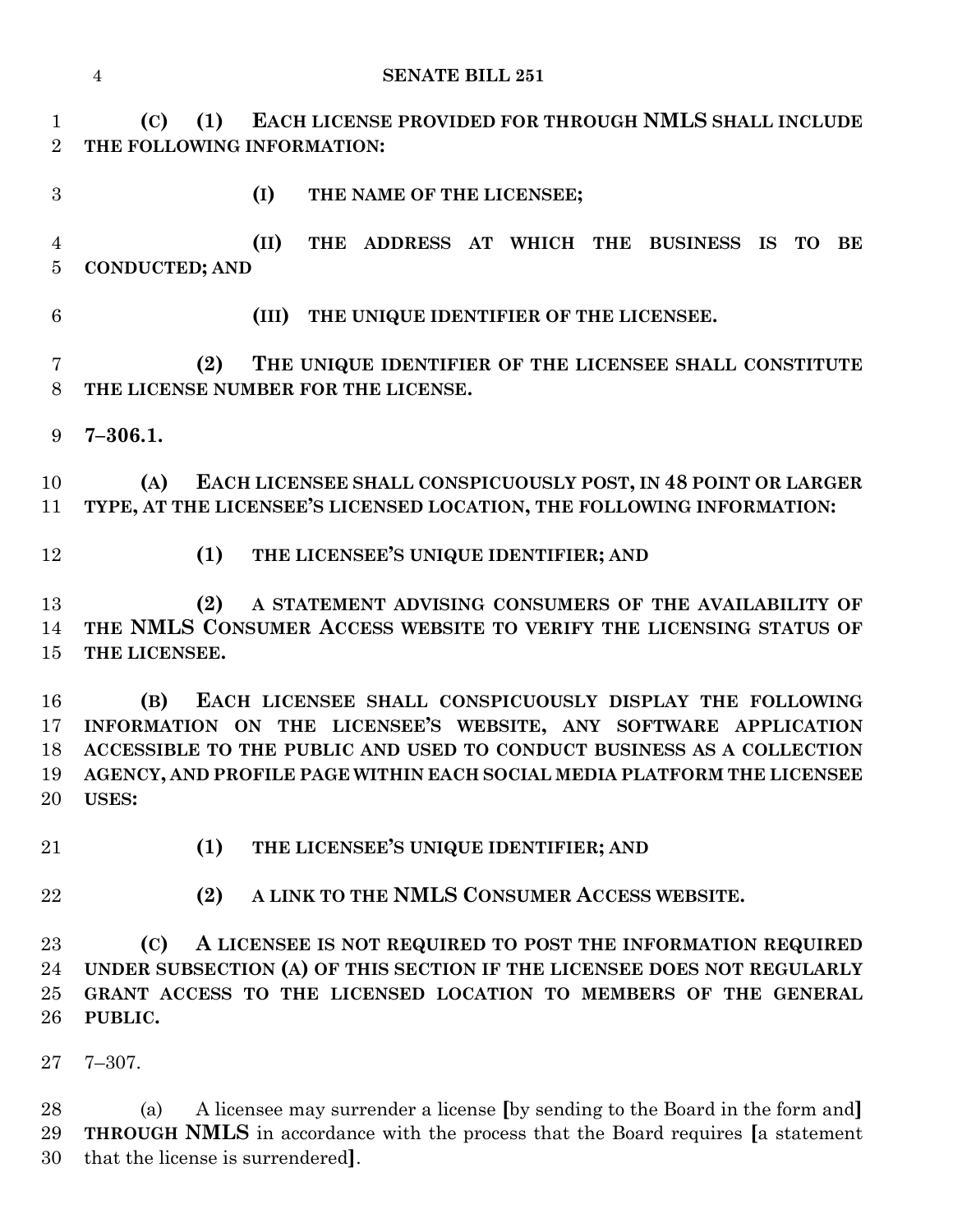| $\mathbf{1}$                                        | <b>Article - Commercial Law</b>                                                                                                                                                                                       |
|-----------------------------------------------------|-----------------------------------------------------------------------------------------------------------------------------------------------------------------------------------------------------------------------|
| $\overline{2}$                                      | $14 - 1901.$                                                                                                                                                                                                          |
| 3                                                   | In this subtitle the following words have the meanings indicated.<br>(a)                                                                                                                                              |
| $\overline{4}$<br>$\overline{5}$<br>$6\phantom{.}6$ | (F-1) "LICENSE" MEANS A LICENSE ISSUED IN ANY FORM<br><b>THE</b><br>BY<br><b>COMMISSIONER UNDER THIS SUBTITLE TO ENGAGE IN THE BUSINESS OF A CREDIT</b><br>SERVICES BUSINESS, INCLUDING AS PROVIDED FOR THROUGH NMLS. |
| 7<br>8                                              | (F-2) "LICENSEE" MEANS A PERSON LICENSED UNDER THIS SUBTITLE TO<br>ENGAGE IN THE BUSINESS OF A CREDIT SERVICES BUSINESS.                                                                                              |
| 9                                                   | $14 - 1903.$                                                                                                                                                                                                          |
| 10                                                  | (1)<br>A license required by this subtitle shall be issued by the Commissioner.<br>$\left( \mathrm{c}\right)$                                                                                                         |
| 11<br>12                                            | (2)<br>THE UNIQUE IDENTIFIER OF THE LICENSEE SHALL CONSTITUTE<br>THE LICENSE NUMBER FOR THE LICENSE.                                                                                                                  |
| 13                                                  | <b>Article - Financial Institutions</b>                                                                                                                                                                               |
| 14                                                  | $11 - 201.$                                                                                                                                                                                                           |
| 15                                                  | In this subtitle the following words have the meanings indicated.<br>(a)                                                                                                                                              |
| 16<br>17<br>18                                      | "License" means a license issued IN ANY FORM by the Commissioner under<br>(d)<br>this subtitle to make loans under the Maryland Consumer Loan Law, INCLUDING AS<br>PROVIDED FOR THROUGH NMLS.                         |
| 19<br>20                                            | (D-1) "LICENSEE" MEANS A PERSON LICENSED UNDER THIS SUBTITLE TO<br>MAKE LOANS UNDER THE MARYLAND CONSUMER LOAN LAW.                                                                                                   |
| 21                                                  | $11 - 208.$                                                                                                                                                                                                           |
| 22<br>23                                            | [The Commissioner] EACH LICENSE PROVIDED FOR THROUGH<br>(1)<br>(a)<br>NMLS shall include THE FOLLOWING INFORMATION [on each license]:                                                                                 |
| $\bf{24}$                                           | [(1)]<br>(I)<br>The name of the licensee;                                                                                                                                                                             |
| 25<br>26                                            | [(2)]<br>The address of the location at which the business is to be<br>(II)<br>conducted; and                                                                                                                         |
| 27                                                  | The license number and unique identifier of the licensee.<br>(III)<br>[(3)]                                                                                                                                           |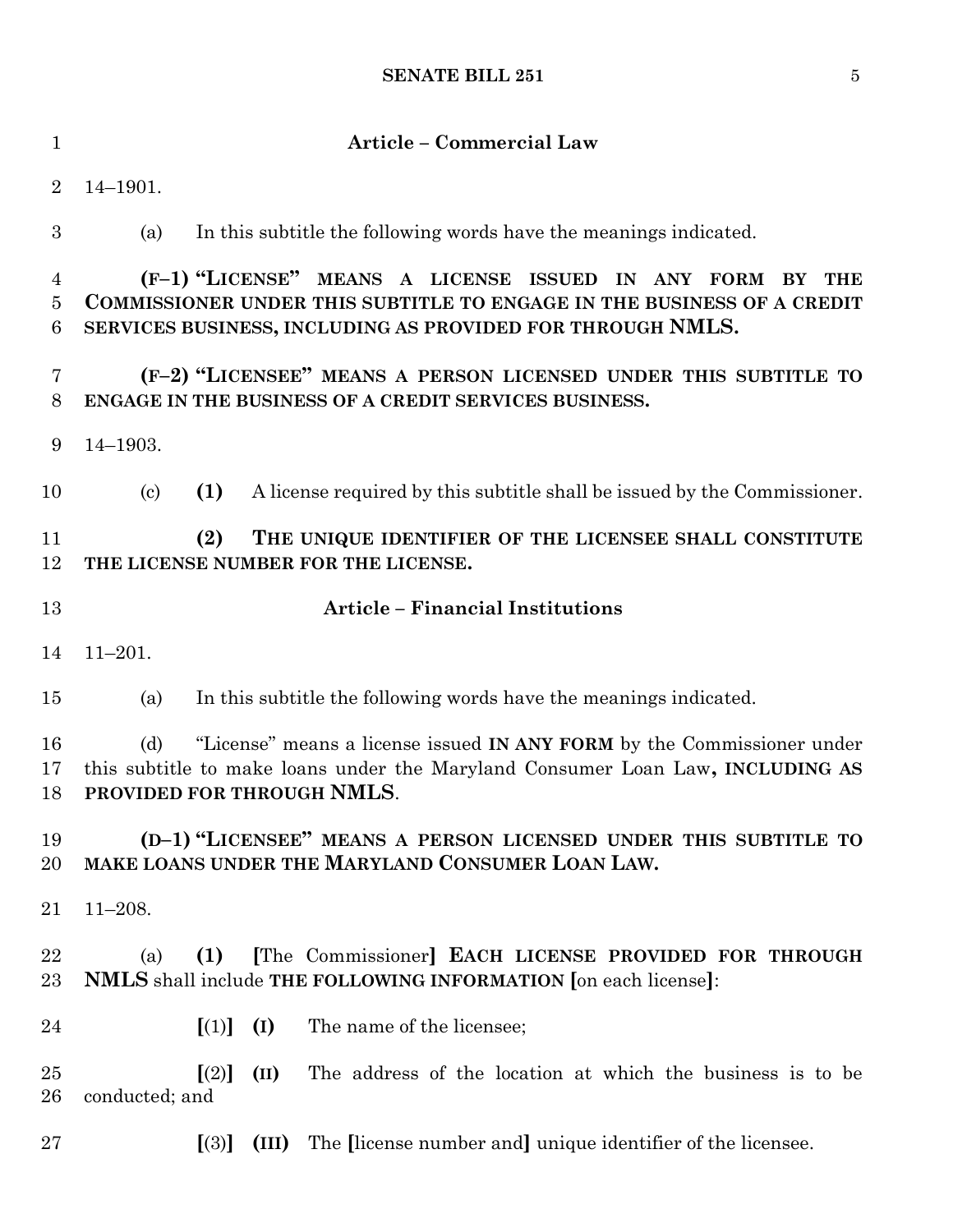**(2) THE UNIQUE IDENTIFIER OF THE LICENSEE SHALL CONSTITUTE THE LICENSE NUMBER FOR THE LICENSE.**

11–209.1.

 (a) A licensee may surrender a license **[**by sending to the Commissioner, in the form and**] THROUGH NMLS** in accordance with the process that the Commissioner requires**[**, a statement that the license is surrendered**]**.

11–210.

 (b) **(1)** Each licensee shall **[**display the license**]** conspicuously **POST, IN 48 POINT OR LARGER TYPE,** at the licensee's licensed location **THE FOLLOWING INFORMATION:**

# **(I) THE LICENSEE'S UNIQUE IDENTIFIER; AND**

 **(II) A STATEMENT ADVISING CONSUMERS OF THE AVAILABILITY OF THE NMLS CONSUMER ACCESS WEBSITE TO VERIFY THE LICENSING STATUS OF THE LICENSEE**.

 **(2) EACH LICENSEE SHALL CONSPICUOUSLY DISPLAY THE FOLLOWING INFORMATION ON THE LICENSEE'S WEBSITE, ANY SOFTWARE APPLICATION ACCESSIBLE TO THE PUBLIC AND USED TO MAKE LOANS UNDER THE MARYLAND CONSUMER LOAN LAW, AND PROFILE PAGE WITHIN EACH SOCIAL MEDIA PLATFORM THE LICENSEE USES:**

- 
- **(I) THE LICENSEE'S UNIQUE IDENTIFIER; AND**
- 
- **(II) A LINK TO THE NMLS CONSUMER ACCESS WEBSITE.**

 **(C) A LICENSEE IS NOT REQUIRED TO POST THE INFORMATION REQUIRED IN SUBSECTION (B)(1) OF THIS SECTION IF THE LICENSEE DOES NOT GRANT REGULAR ACCESS TO THE LICENSED LOCATION TO MEMBERS OF THE GENERAL PUBLIC.**

11–211.

 **[**(a)**]** A licensee may not change the location for which a license is issued unless the licensee:

 (1) Provides to the Commissioner, in the form and in accordance with the process that the Commissioner requires, notice of the proposed change; and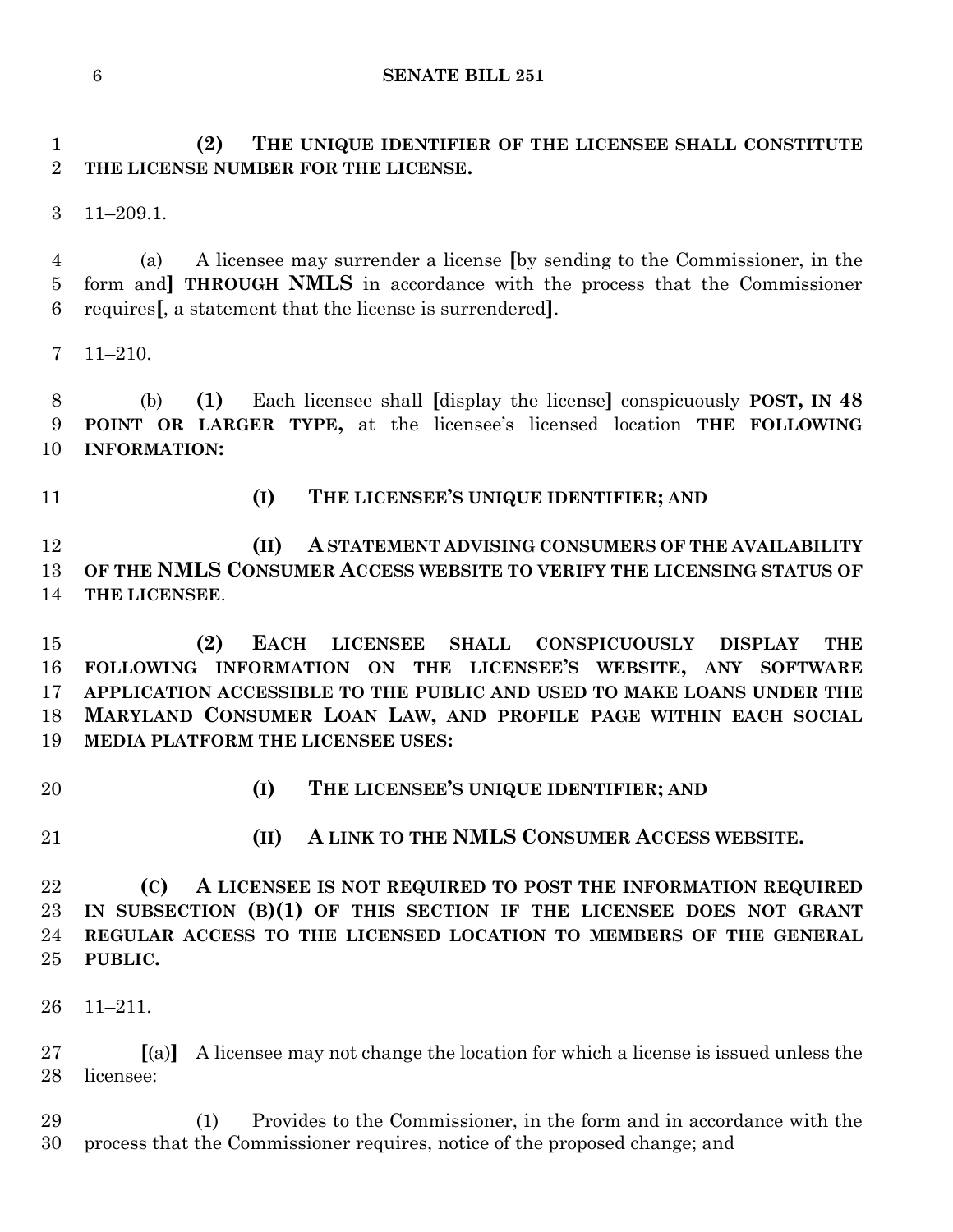(2) Receives the written consent of the Commissioner by United States mail, e–mail, or any means provided through NMLS.

 **[**(b) If the Commissioner consents to a proposed change of location, the Commissioner shall send the licensee an amended license.**]**

**11–301.**

 **(A) IN THIS SUBTITLE THE FOLLOWING WORDS HAVE THE MEANINGS INDICATED.**

 **(B) "INSTALLMENT LOAN" MEANS A LOAN OR EXTENSION OF CREDIT MADE FOR CONSIDERATION UNDER § 12–103(A)(3) OR (C) OR TITLE 12, SUBTITLE 9, OR SUBTITLE 10 OF THE COMMERCIAL LAW ARTICLE.**

 **(C) "LICENSE" MEANS A LICENSE ISSUED IN ANY FORM BY THE COMMISSIONER UNDER THIS SUBTITLE TO MAKE INSTALLMENT LOANS, INCLUDING AS PROVIDED FOR THROUGH NMLS.**

 **(D) "LICENSEE" MEANS A PERSON LICENSED UNDER THIS SUBTITLE TO MAKE INSTALLMENT LOANS.**

11–303.

 **[**(a) In this section, "installment loan" means a loan or extension of credit made for consideration under § 12–103(a)(3) or (c), Title 12, Subtitle 9, or Title 12, Subtitle 10 of the Commercial Law Article.

(b)**]** Unless the person is licensed by the Commissioner, a person may not:

- (1) Engage in the business of making installment loans;
- (2) Make more than 5 installment loans a year; or

 (3) Engage in the business of a credit services business as defined under Title 14, Subtitle 19 of the Commercial Law Article.

11–401.

(a) In this subtitle the following words have the meanings indicated.

 (i) "License" means a license issued **IN ANY FORM** by the Commissioner under this subtitle to engage in business as a sales finance company**, INCLUDING AS PROVIDED FOR THROUGH NMLS**.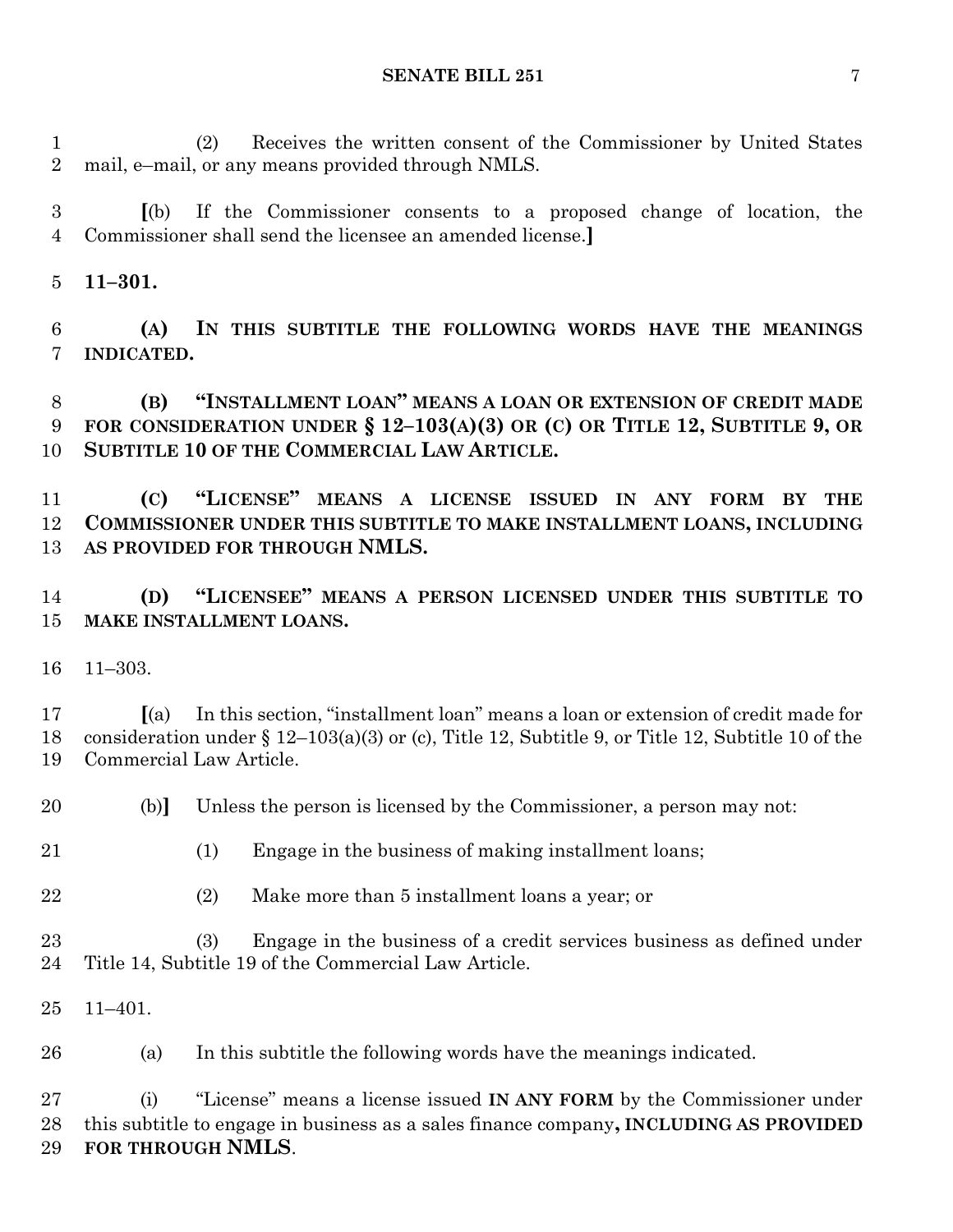**(I–1) "LICENSEE" MEANS A PERSON LICENSED UNDER THIS SUBTITLE TO ENGAGE IN BUSINESS AS A SALES FINANCE COMPANY.**

11–408.

 (a) **(1) [**The Commissioner**] EACH LICENSE PROVIDED FOR THROUGH NMLS** shall include **THE FOLLOWING INFORMATION [**on each license that the Commissioner issues**]**:

**[**(1)**] (I)** The name of the licensee;

 **[**(2)**] (II)** The address of the location at which the business will be conducted; and

**[**(3)**] (III)** The **[**license number and**]** unique identifier of the licensee**.**

 **(2) THE UNIQUE IDENTIFIER OF THE LICENSEE SHALL CONSTITUTE THE LICENSE NUMBER FOR THE LICENSE**.

11–410.

 (b) **(1)** Each licensee shall **[**display the license**]** conspicuously **POST, IN 48 POINT OR LARGER TYPE,** at the licensee's licensed location **THE FOLLOWING INFORMATION:**

**(I) THE LICENSEE'S UNIQUE IDENTIFIER; AND** 

 **(II) A STATEMENT ADVISING CONSUMERS OF THE AVAILABILITY OF THE NMLS CONSUMER ACCESS WEBSITE TO VERIFY THE LICENSING STATUS OF THE LICENSEE**.

 **(2) EACH LICENSEE SHALL CONSPICUOUSLY DISPLAY THE FOLLOWING INFORMATION ON THE LICENSEE'S WEBSITE, ANY SOFTWARE APPLICATION ACCESSIBLE TO THE PUBLIC AND USED TO ENGAGE IN BUSINESS AS A SALES FINANCE COMPANY, AND PROFILE PAGE WITHIN EACH SOCIAL MEDIA PLATFORM THE LICENSEE USES:**

- 
- **(I) THE LICENSEE'S UNIQUE IDENTIFIER; AND**
- 
- **(II) A LINK TO THE NMLS CONSUMER ACCESS WEBSITE.**

 **(C) A LICENSEE IS NOT REQUIRED TO POST THE INFORMATION REQUIRED IN SUBSECTION (B)(1) OF THIS SECTION IF THE LICENSEE DOES NOT GRANT**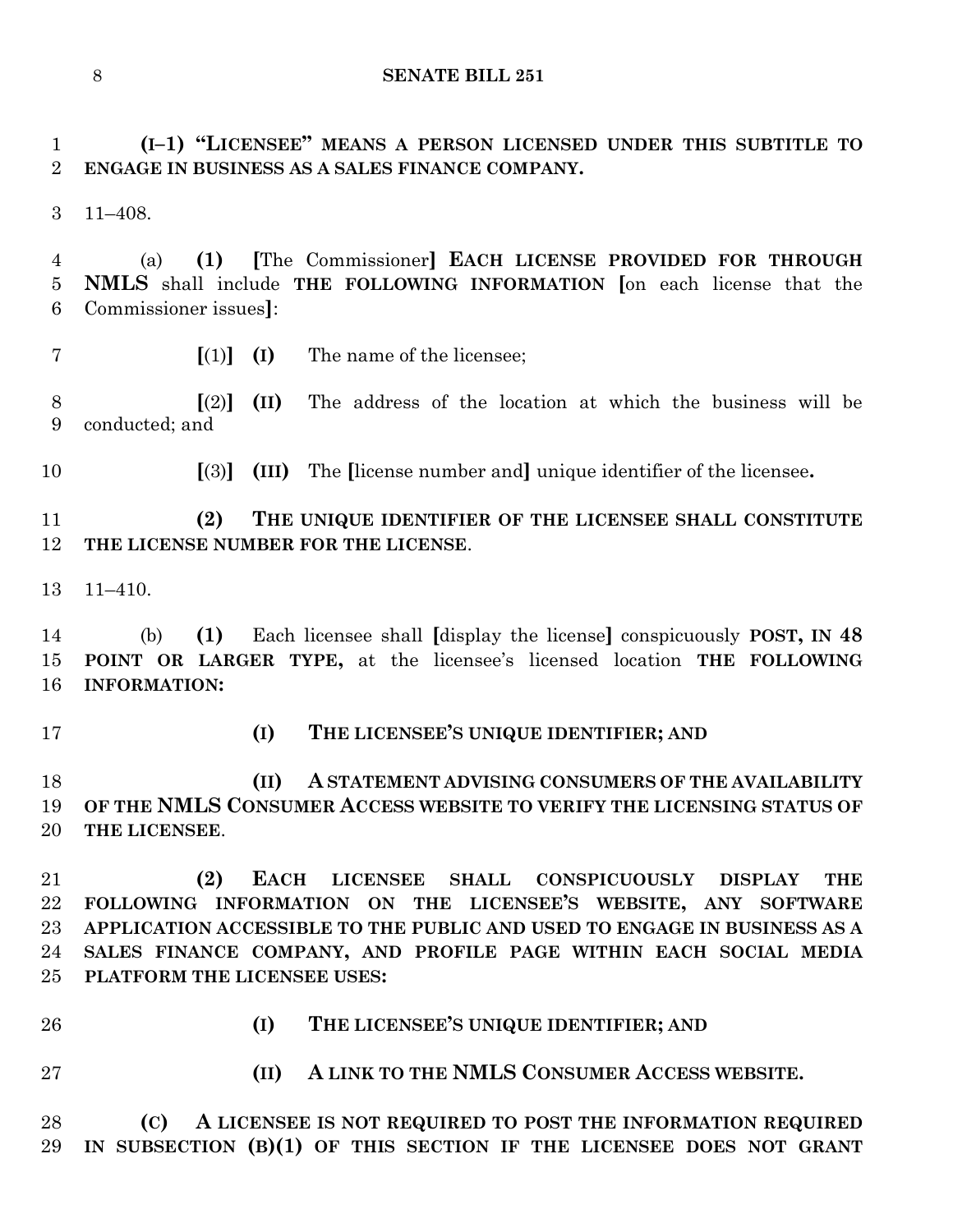**REGULAR ACCESS TO THE LICENSED LOCATION TO MEMBERS OF THE GENERAL PUBLIC.**

11–411.

 **[**(a)**]** If a licensee changes the location for which a license is issued, the licensee immediately shall provide to the Commissioner, in the form and in accordance with the process that the Commissioner requires, notice of the change.

 **[**(b) On receiving notice under this section, the Commissioner, without charge, shall send the licensee an amended license stating the change and its date.**]**

11–412.

 (a) A licensee may surrender the license **[**by sending to the Commissioner, in the form and**] THROUGH NMLS** in accordance with the process that the Commissioner requires**[**, a statement that the license is surrendered**]**.

11–501.

(a) In this subtitle the following words have the meanings indicated.

 (f) "License" means a license issued **IN ANY FORM** by the Commissioner under this subtitle **[**to authorize a person**]** to engage in business as a mortgage lender**, INCLUDING AS PROVIDED FOR THROUGH NMLS**.

 (g) "Licensee" means a person **[**who is**]** licensed under **[**the Maryland Mortgage Lender Law**] THIS SUBTITLE TO ENGAGE IN BUSINESS AS A MORTGAGE LENDER**.

11–505.

 (d) (1) **(I) [**The Commissioner**] EACH LICENSE PROVIDED FOR THROUGH NMLS** shall include **THE FOLLOWING INFORMATION [**on each license**]**:

- **[**(i)**] 1.** The name of the licensee; **[**and (ii)**] 2.** The address at which the business is to be conducted**; AND**
- **3. THE UNIQUE IDENTIFIER OF THE LICENSEE**.

 **(II) THE UNIQUE IDENTIFIER OF THE LICENSEE SHALL CONSTITUTE THE LICENSE NUMBER FOR THE LICENSE.**

11–512.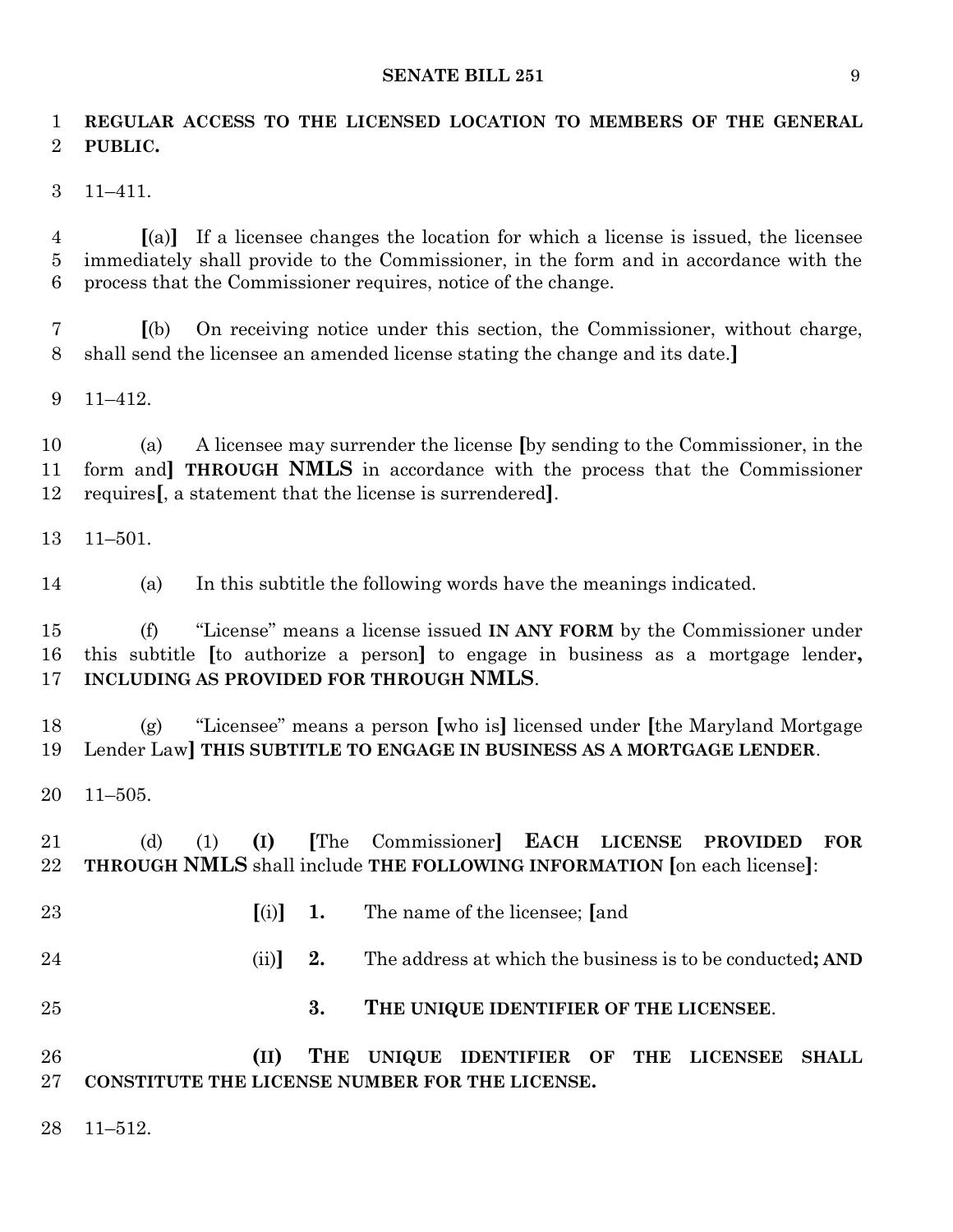| 1<br>$\overline{2}$                | A licensee may not change the place of business for which a license is<br>(1)<br>(a)<br>issued unless the licensee:                                                                                                                                                                                   |
|------------------------------------|-------------------------------------------------------------------------------------------------------------------------------------------------------------------------------------------------------------------------------------------------------------------------------------------------------|
| $\boldsymbol{3}$<br>$\overline{4}$ | Notifies the Commissioner [in writing] THROUGH NMLS of the<br>(i)<br>proposed change; and                                                                                                                                                                                                             |
| $\overline{5}$<br>$\boldsymbol{6}$ | Receives the [written] approval of the Commissioner THROUGH<br>(ii)<br>NMLS.                                                                                                                                                                                                                          |
| 7                                  | (b)<br>A licensee may not undergo a change in control unless the licensee:<br>(1)                                                                                                                                                                                                                     |
| 8<br>$\boldsymbol{9}$              | Notifies the Commissioner [in writing] THROUGH NMLS of the<br>(i)<br>proposed change;                                                                                                                                                                                                                 |
| 10<br>11                           | Makes a [written] request <b>THROUGH NMLS</b> that the<br>(ii)<br>Commissioner approve the proposed change;                                                                                                                                                                                           |
| 12<br>13                           | Provides any information the Commissioner may require under<br>(iii)<br>paragraph (3) of this subsection; and                                                                                                                                                                                         |
| 14<br>15                           | Receives the [written] approval of the Commissioner THROUGH<br>(iv)<br>NMLS.                                                                                                                                                                                                                          |
| 16                                 | $11 - 512.1.$                                                                                                                                                                                                                                                                                         |
| 17<br>18                           | (A)<br>EACH LICENSEE SHALL CONSPICUOUSLY POST, IN 48 POINT OR LARGER<br>TYPE, AT THE LICENSEE'S LICENSED LOCATION THE FOLLOWING INFORMATION:                                                                                                                                                          |
| 19                                 | THE LICENSEE'S UNIQUE IDENTIFIER; AND<br>(1)                                                                                                                                                                                                                                                          |
| 20<br>21<br>22                     | (2)<br>A STATEMENT ADVISING CONSUMERS OF THE AVAILABILITY OF<br>THE NMLS CONSUMER ACCESS WEBSITE TO VERIFY THE LICENSING STATUS OF<br>THE LICENSEE.                                                                                                                                                   |
| 23<br>24<br>25<br>26<br>27         | EACH LICENSEE SHALL CONSPICUOUSLY DISPLAY THE FOLLOWING<br>(B)<br>INFORMATION ON THE LICENSEE'S WEBSITE, ANY SOFTWARE APPLICATION<br>ACCESSIBLE TO THE PUBLIC AND USED TO ENGAGE IN BUSINESS AS A MORTGAGE<br>LENDER, AND PROFILE PAGE WITHIN EACH SOCIAL MEDIA PLATFORM THE LICENSEE<br><b>USES:</b> |
| 28                                 | (1)<br>THE LICENSEE'S UNIQUE IDENTIFIER; AND                                                                                                                                                                                                                                                          |
| 29                                 | A LINK TO THE NMLS CONSUMER ACCESS WEBSITE.<br>(2)                                                                                                                                                                                                                                                    |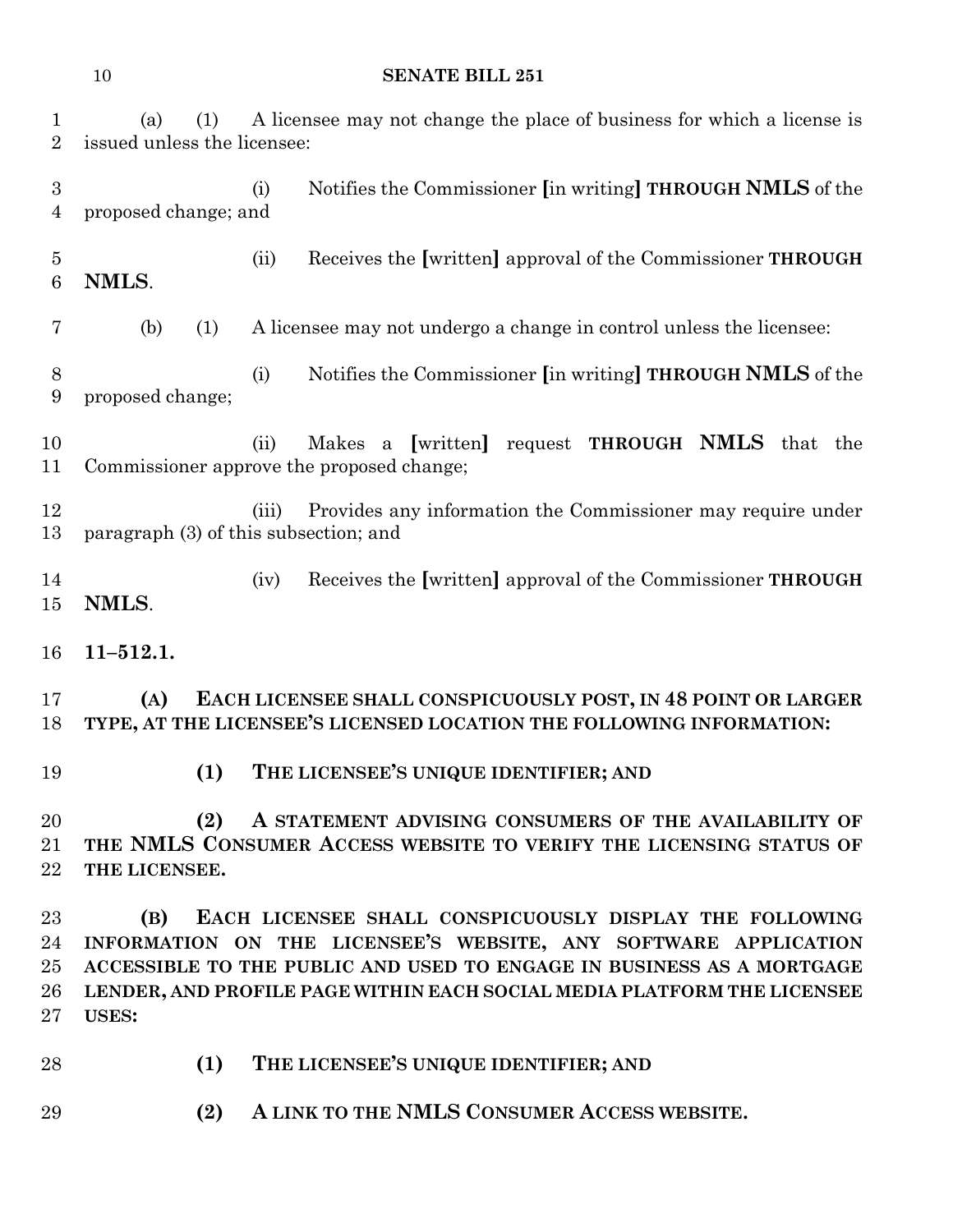**(C) A LICENSEE IS NOT REQUIRED TO POST THE INFORMATION REQUIRED IN SUBSECTION (A) OF THIS SECTION IF THE LICENSEE DOES NOT REGULARLY GRANT ACCESS TO THE LICENSED LOCATION TO MEMBERS OF THE GENERAL PUBLIC.**

11–514.

 (a) A licensee may surrender a license **[**by sending to the Commissioner the license and a written statement that the license is surrendered**] THROUGH NMLS IN ACCORDANCE WITH THE PROCESS THAT THE COMMISSIONER REQUIRES**.

11–601.

(a) In this subtitle the following words have the meanings indicated.

 (k) "License" means a license issued **IN ANY FORM** by the Commissioner under this subtitle **TO ENGAGE IN THE BUSINESS OF A MORTGAGE LOAN ORIGINATOR, INCLUDING AS PROVIDED FOR THROUGH NMLS**.

 (l) "Licensee" means an individual **[**who is**]** licensed **[**by the Commissioner**]** under this subtitle **TO ENGAGE IN THE BUSINESS OF A MORTGAGE LOAN ORIGINATOR**.

11–603.

 (c) (1) **(I) [**The Commissioner**] EACH LICENSE PROVIDED FOR THROUGH NMLS** shall include **THE FOLLOWING INFORMATION [**on each license**]**:

**[**(i)**] 1.** The name of the licensee;

**[**(ii)**] 2.** The name of the licensee's employer; and

**[**(iii)**] 3.** The unique identifier of the licensee**.**

 **(II) THE UNIQUE IDENTIFIER OF THE LICENSEE SHALL CONSTITUTE THE LICENSE NUMBER FOR THE LICENSE [**if the licensee has been issued a unique identifier**]**.

 (2) An individual may not act as a mortgage loan originator under a name or for an employer that is different from the name and employer that appear on the license unless the licensee:

 (i) Notifies the Commissioner **[**in writing**], IN THE FORM AND IN ACCORDANCE WITH THE PROCESS THAT THE COMMISSIONER REQUIRES,** in advance of a change in the licensee's name or the licensee's employer;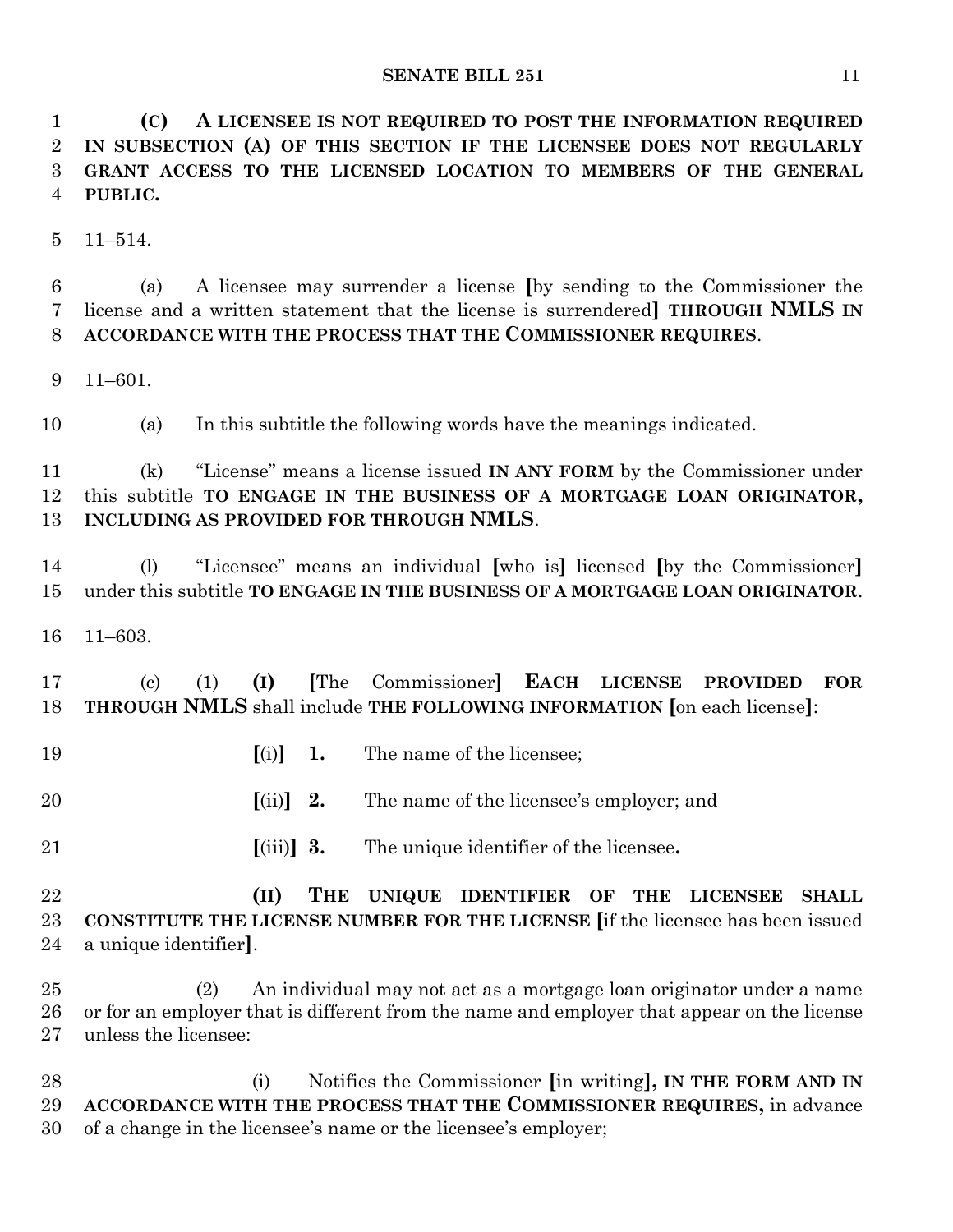(ii) Pays to the Commissioner a license amendment fee set by the Commissioner for each notice provided under this paragraph; and

 (iii) In the case of a new employer, amends the sponsorship information on **[**the Nationwide Mortgage Licensing System and Registry**] NMLS** by submitting the amendment, in the form required by the Commissioner, to indicate that the licensee is an employee of the new employer.

 (3) If a licensee ceases to be employed by a licensed mortgage lender or by a person exempt from licensing as a mortgage lender, the licensee shall notify the Commissioner within 10 business days, and the license shall be placed into nonactive status **THROUGH NMLS**.

(5) The license shall remain in nonactive status until the licensee:

 (i) Notifies the Commissioner **[**in writing**], IN THE FORM AND IN ACCORDANCE WITH THE PROCESS THAT THE COMMISSIONER REQUIRES,** that the licensee has obtained employment with a licensed mortgage lender or with a person exempt from licensing as a mortgage lender; and

 (ii) Has complied with the requirements set forth in paragraph (2) of this subsection.

 (d) A license may be issued under this subtitle to an individual who is not employed by a licensed mortgage lender or a person exempt from licensing as a mortgage lender provided the license is placed into and remains in nonactive status until the licensee:

 (1) Notifies the Commissioner **[**in writing**], IN THE FORM AND IN ACCORDANCE WITH THE PROCESS THAT THE COMMISSIONER REQUIRES,** that the licensee has obtained employment with a licensed mortgage lender or with a person exempt from licensing as a mortgage lender; and

11–603.1.

 (l) (1) An individual may not act as an affiliated insurance producer–mortgage loan originator under a name or for an employer that is different from 28 the name and employer that appear on the license unless the licensee:

 (i) Notifies the Commissioner **[**in writing**], IN THE FORM AND IN ACCORDANCE WITH THE PROCESS THAT THE COMMISSIONER REQUIRES,** in advance of a change in the licensee's name or the licensee's employer;

 (ii) Pays to the Commissioner a license amendment fee set by the Commissioner for each notice provided under item (i) of this paragraph; and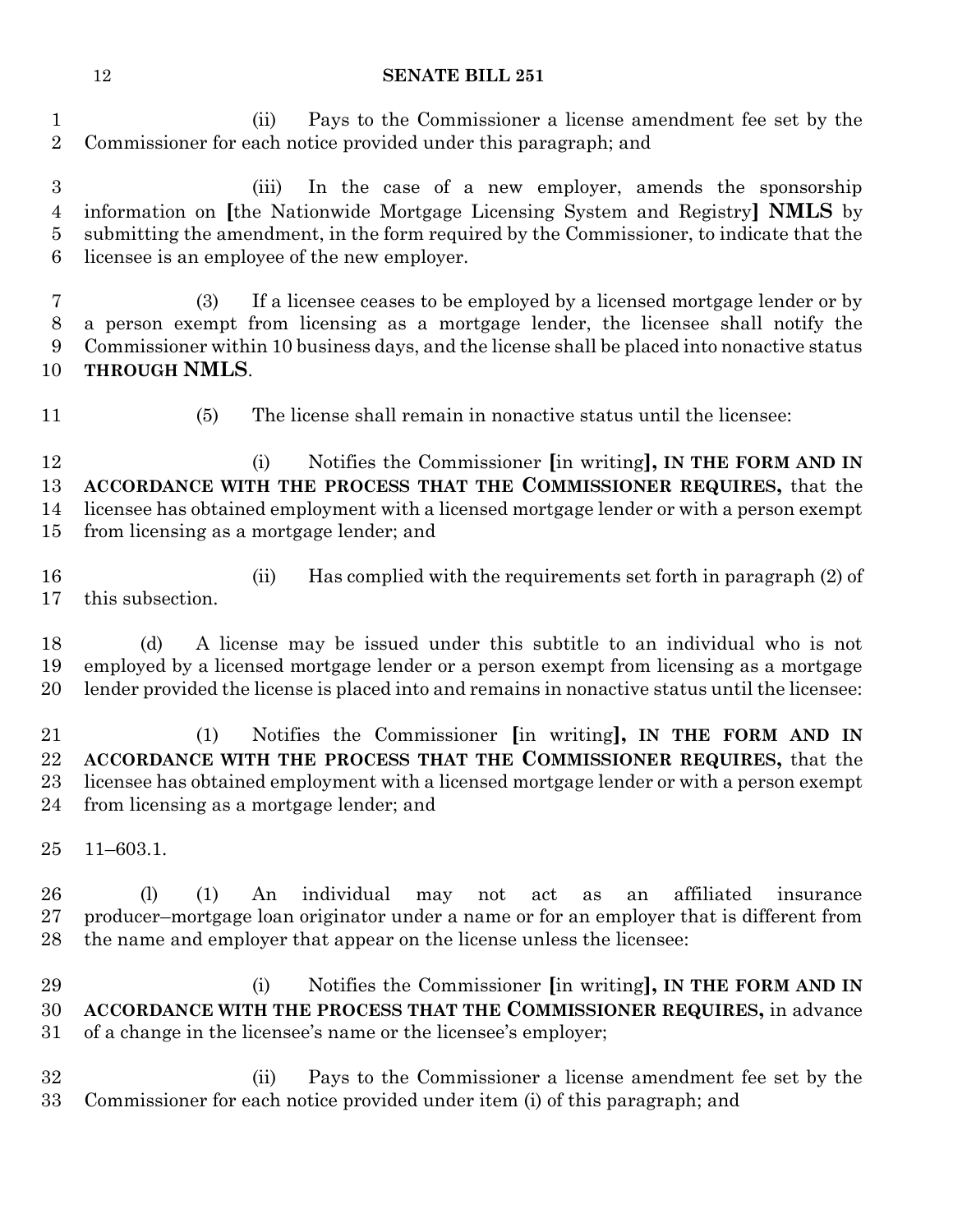(iii) In the case of a new employer, amends the sponsorship information on **[**the Nationwide Mortgage Licensing System and Registry**] NMLS** by submitting the amendment in the form required by the Commissioner to indicate that the licensee is an employee of the new employer.

 (2) If a licensee ceases to be employed by a financial institution approved by the Commissioner under subsection (b) of this section, the licensee shall notify the Commissioner within 10 business days, and the license shall be placed into nonactive status **THROUGH NMLS**.

(4) The license shall remain in nonactive status until the licensee:

 (i) Notifies the Commissioner **[**in writing**], IN THE FORM AND IN ACCORDANCE WITH THE PROCESS THAT THE COMMISSIONER REQUIRES,** that the licensee has obtained employment with a financial institution that is approved by the Commissioner under subsection (b) of this section; and

 (ii) Has complied with the requirements set forth in paragraph (1) of this subsection.

 (m) The Commissioner may issue a license under this subtitle to an individual who is not employed by a financial institution approved by the Commissioner under subsection (b) of this section, provided that the license is placed into and remains in nonactive status until the licensee:

 (1) Notifies the Commissioner **[**in writing**], IN THE FORM AND IN ACCORDANCE WITH THE PROCESS THAT THE COMMISSIONER REQUIRES,** that the licensee has obtained employment with a financial institution approved by the Commissioner under subsection (b) of this section; and

11–609.

# (e) **(1) A LICENSEE MAY SURRENDER A LICENSE THROUGH NMLS IN ACCORDANCE WITH THE PROCESS THAT THE COMMISSIONER REQUIRES.**

 **(2)** If a license is surrendered voluntarily or is suspended or revoked, the Commissioner may not refund any part of the license fee regardless of the time remaining in the license term.

12–101.

(a) In this subtitle the following words have the meanings indicated.

 (e) "License" means**[**, unless the context requires otherwise,**]** a license issued **IN ANY FORM** by the Commissioner under this subtitle to provide check cashing services**, INCLUDING AS PROVIDED FOR THROUGH NMLS**.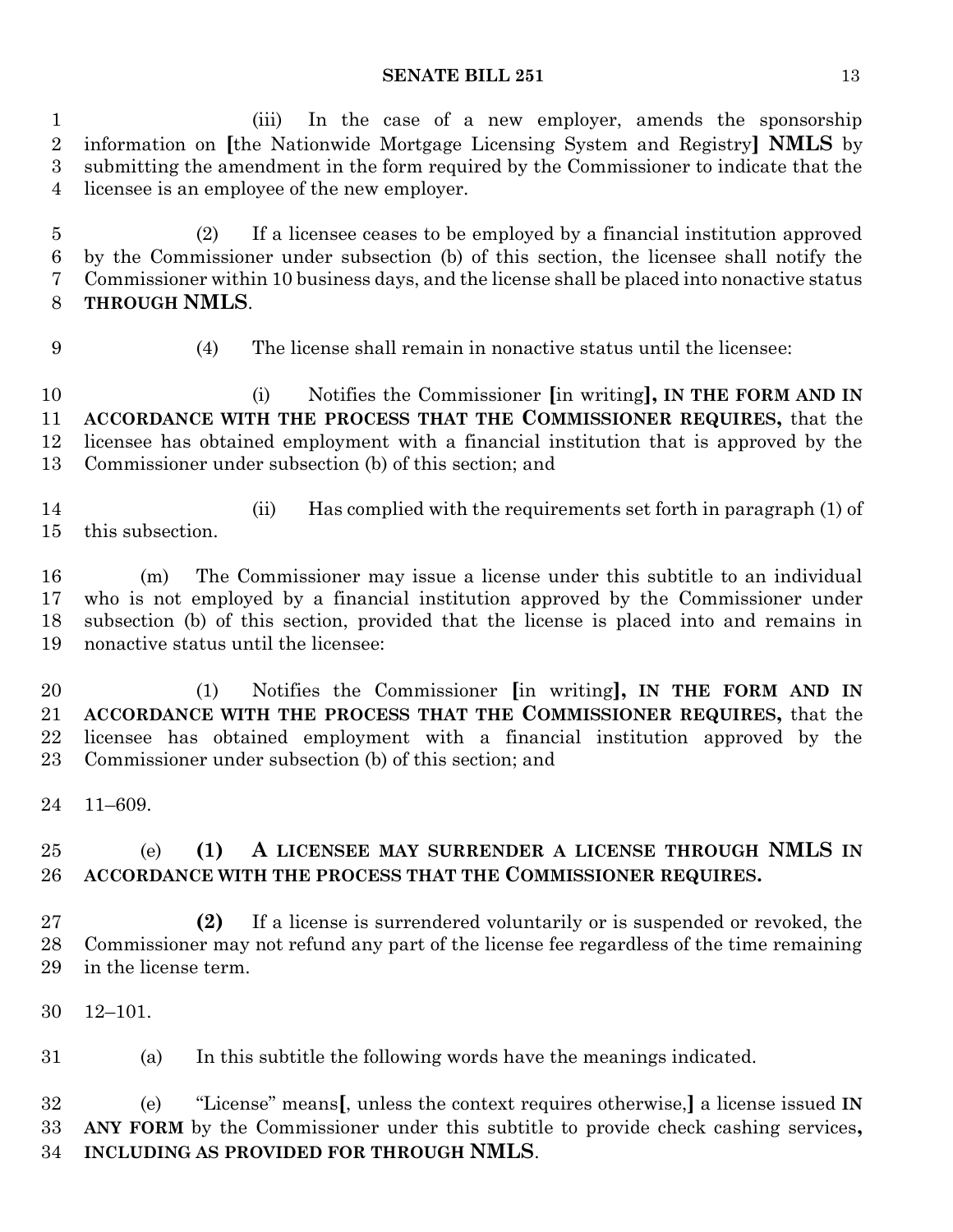| 1<br>$\overline{2}$ | "Licensee" means, unless the context requires otherwise, a person [that is]<br>(f)<br>licensed (by the Commissioner) under this subtitle to provide check cashing services.                                                                              |
|---------------------|----------------------------------------------------------------------------------------------------------------------------------------------------------------------------------------------------------------------------------------------------------|
| 3                   | $12 - 110.$                                                                                                                                                                                                                                              |
| 4<br>5              | [The Commissioner] EACH LICENSE PROVIDED FOR THROUGH<br>(1)<br>(a)<br>NMLS shall include [on each license] THE FOLLOWING INFORMATION:                                                                                                                    |
| 6                   | The name of the licensee;<br>$\lceil (1) \rceil$<br>(I)                                                                                                                                                                                                  |
| 7<br>8              | $\sqrt{(2)}$<br>$(i)$ $(II)$<br>1.<br>The address of the location at which check cashing<br>services will be provided; or                                                                                                                                |
| 9<br>10<br>11       | If the license is for a mobile unit, the vehicle identification<br>$\left[ \text{(ii)} \right]$ 2.<br>number of the mobile unit and the geographic area in which check cashing services will be<br>provided; and                                         |
| 12                  | The license number and unique identifier of the licensee.<br>$\left[ \mathrm{(3)}\right]$<br>(III)                                                                                                                                                       |
| 13<br>14            | (2)<br>THE UNIQUE IDENTIFIER OF THE LICENSEE SHALL CONSTITUTE<br>THE LICENSE NUMBER FOR THE LICENSE.                                                                                                                                                     |
| 15                  | $12 - 110.1.$                                                                                                                                                                                                                                            |
| 16<br>17<br>18      | A licensee may surrender a license (by sending to the Commissioner, in the<br>(a)<br>form and THROUGH NMLS in accordance with the process that the Commissioner<br>requires [, a statement that the license is surrendered].                             |
| 19                  | $12 - 112.$                                                                                                                                                                                                                                              |
| 20<br>21<br>22      | (1)<br>Each licensee shall [display the license] conspicuously POST, IN 48<br>(b)<br>POINT OR LARGER TYPE, at the licensee's licensed location or mobile unit THE<br>FOLLOWING INFORMATION:                                                              |
| 23                  | THE LICENSEE'S UNIQUE IDENTIFIER; AND<br>(I)                                                                                                                                                                                                             |
| 24<br>25<br>26      | A STATEMENT ADVISING CONSUMERS OF THE AVAILABILITY<br>(II)<br>OF THE NMLS CONSUMER ACCESS WEBSITE TO VERIFY THE LICENSING STATUS OF<br>THE LICENSEE.                                                                                                     |
| $27\,$<br>28<br>29  | (2)<br><b>EACH</b><br><b>LICENSEE</b><br><b>SHALL</b><br><b>CONSPICUOUSLY</b><br><b>DISPLAY</b><br><b>THE</b><br>FOLLOWING INFORMATION ON THE LICENSEE'S WEBSITE, ANY SOFTWARE<br>APPLICATION ACCESSIBLE TO THE PUBLIC AND USED TO PROVIDE CHECK CASHING |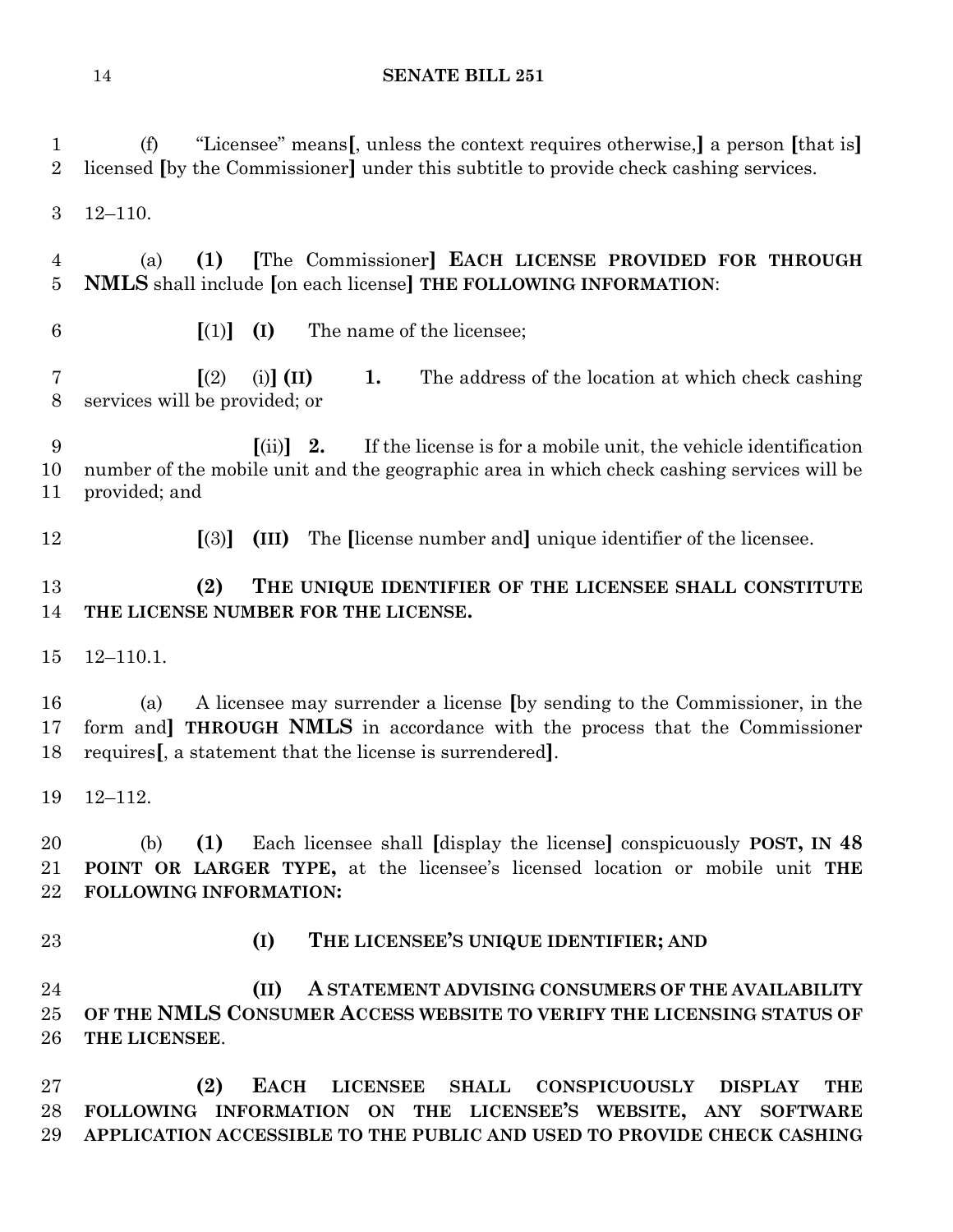**SERVICES, AND PROFILE PAGE WITHIN EACH SOCIAL MEDIA PLATFORM THE LICENSEE USES: (I) THE LICENSEE'S UNIQUE IDENTIFIER; AND (II) A LINK TO THE NMLS CONSUMER ACCESS WEBSITE. (C) A LICENSEE IS NOT REQUIRED TO POST THE INFORMATION REQUIRED IN SUBSECTION (B)(1) OF THIS SECTION IF THE LICENSEE DOES NOT REGULARLY GRANT ACCESS TO THE LICENSED LOCATION TO MEMBERS OF THE GENERAL PUBLIC.** 12–113. **[**(a)**]** A licensee may not change the location for which a license is issued unless the licensee: (1) Provides to the Commissioner, in the form and in accordance with the process that the Commissioner requires, notice of the proposed change; and (2) Receives the **[**written**]** consent of the Commissioner **[**by United States mail, e–mail, or any means provided**]** through NMLS prior to the change. **[**(b) If the Commissioner consents to a proposed change of location, the Commissioner shall send the licensee an amended license.**]** 12–401. (a) In this subtitle the following words have the meanings indicated. (j) "License" means a license issued **IN ANY FORM** by the Commissioner under this subtitle to engage in the business of money transmission**, INCLUDING AS PROVIDED FOR THROUGH NMLS**. **(J–1) "LICENSEE" MEANS A PERSON LICENSED UNDER THIS SUBTITLE TO ENGAGE IN THE BUSINESS OF MONEY TRANSMISSION.** 12–410. (a) **(1) [**The Commissioner**] EACH LICENSE PROVIDED FOR THROUGH NMLS** shall include **[**on each license**] THE FOLLOWING INFORMATION**: **[**(1)**] (I) THE NAME OF THE LICENSEE; (II)** The trade name of the licensee; **[**and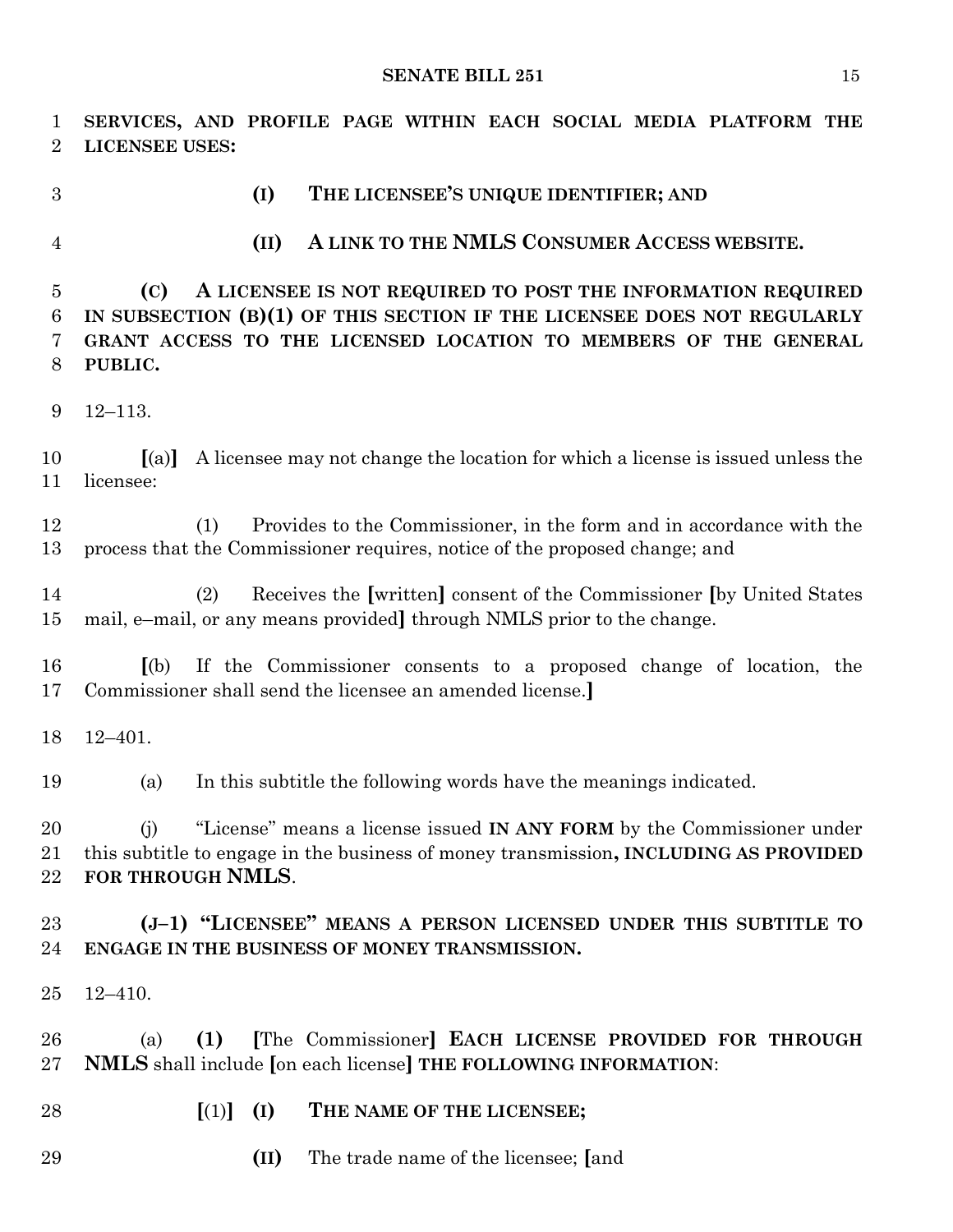| $\mathbf{1}$   | (2)<br>(III)<br>The address at which the business is to be conducted; AND                                                                                                                   |
|----------------|---------------------------------------------------------------------------------------------------------------------------------------------------------------------------------------------|
| $\overline{2}$ | THE UNIQUE IDENTIFIER OF THE LICENSEE.<br>(IV)                                                                                                                                              |
| 3              | THE UNIQUE IDENTIFIER OF THE LICENSEE SHALL CONSTITUTE<br>(2)                                                                                                                               |
| $\overline{4}$ | THE LICENSE NUMBER FOR THE LICENSE.                                                                                                                                                         |
| $\overline{5}$ | If the licensee has its principal executive office in the State, the<br>(i)<br>(e)<br>(1)                                                                                                   |
| 6<br>7         | licensee shall prominently display the license and unique identifier in the location that is<br>open to the public and at which the licensee engages in the business of money transmission. |
| $8\,$          | If the licensee has its principal executive office outside the State,<br>(ii)                                                                                                               |
| 9<br>10        | the licensee shall maintain the license in the principal executive office EACH LICENSEE<br>SHALL CONSPICUOUSLY POST, IN 48 POINT OR LARGER TYPE, AT THE LICENSEE'S                          |
| 11             | LICENSED LOCATION THE FOLLOWING INFORMATION:                                                                                                                                                |
| 12             | THE LICENSEE'S UNIQUE IDENTIFIER; AND<br>(I)                                                                                                                                                |
| 13             | A STATEMENT ADVISING CONSUMERS OF THE AVAILABILITY<br>(II)                                                                                                                                  |
| 14             | OF THE NMLS CONSUMER ACCESS WEBSITE TO VERIFY THE LICENSING STATUS OF                                                                                                                       |
| 15             | THE LICENSEE.                                                                                                                                                                               |
| 16             | Each authorized delegate [shall display prominently], at each location<br>(2)                                                                                                               |
| 17             | open to the public [a notice], SHALL CONSPICUOUSLY POST, in at least 48-point type                                                                                                          |
| 18             | [that states], the following <b>INFORMATION</b> :                                                                                                                                           |
| 19             | A NOTICE STATING, "The Commissioner<br>(I)<br>of Financial                                                                                                                                  |
| 20             | Regulation for the State of Maryland will accept all questions or complaints regarding this                                                                                                 |
| 21<br>22       | authorized delegate of (name of licensee), license number, and unique identifier) at                                                                                                        |
|                | (address of Commissioner), phone (toll–free phone number of the Commissioner)"; AND                                                                                                         |
| 23             | A STATEMENT ADVISING CONSUMERS OF THE AVAILABILITY<br>(II)                                                                                                                                  |
| 24             | OF THE NMLS CONSUMER ACCESS WEBSITE TO VERIFY THE LICENSING STATUS OF                                                                                                                       |
| 25             | THE LICENSEE.                                                                                                                                                                               |
| 26             | [A] EACH licensee [that offers Internet money transmission services]<br>(3)                                                                                                                 |
| 27             | shall [include] CONSPICUOUSLY DISPLAY the following [notice on its website]                                                                                                                 |
| 28             | INFORMATION ON THE LICENSEE'S WEBSITE, ANY SOFTWARE APPLICATION                                                                                                                             |
| 29             | ACCESSIBLE TO THE PUBLIC AND USED FOR MONEY TRANSMISSION SERVICES, AND                                                                                                                      |
| 30             | PROFILE PAGE WITHIN EACH SOCIAL MEDIA PLATFORM THE LICENSEE USES:                                                                                                                           |
| 31             | THE LICENSEE'S UNIQUE IDENTIFIER;<br>(I)                                                                                                                                                    |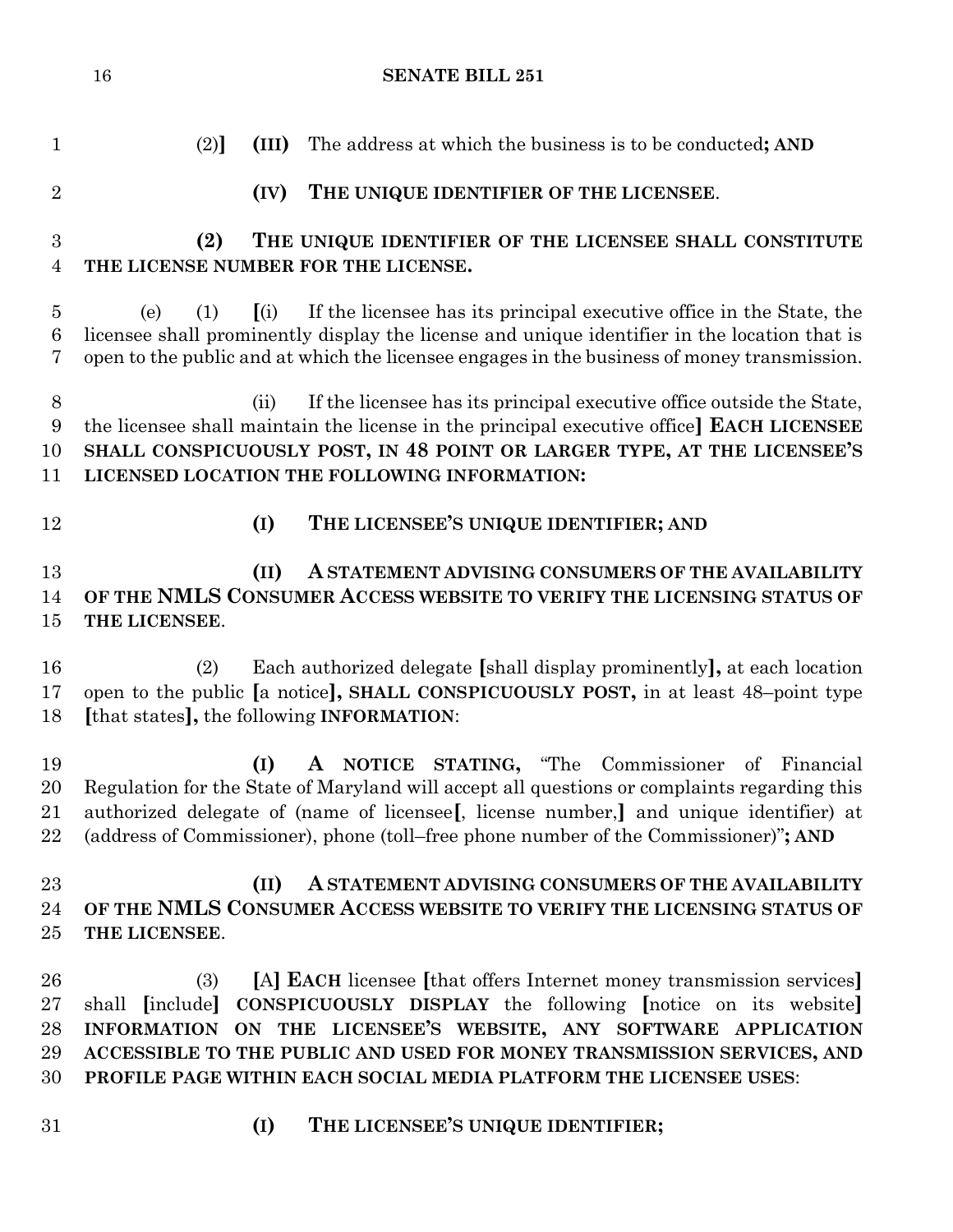### **(II) A LINK TO THE NMLS CONSUMER ACCESS WEBSITE; AND**

 **(III) A NOTICE STATING,** "The Commissioner of Financial Regulation for the State of Maryland will accept all questions or complaints from Maryland residents regarding (name of licensee**[**, license number,**]** and unique identifier) at (address of Commissioner), phone (toll–free phone number of the Commissioner)".

 **(F) A LICENSEE IS NOT REQUIRED TO POST THE INFORMATION REQUIRED IN SUBSECTION (E)(1) OF THIS SECTION IF THE LICENSEE DOES NOT REGULARLY GRANT ACCESS TO THE LICENSED LOCATION TO MEMBERS OF THE GENERAL PUBLIC.**

12–415.

 (a) (1) A licensee may not change the place of business for which a license is issued unless the licensee:

 (i) Notifies the Commissioner **[**in writing**] THROUGH NMLS** of the proposed change; and

(ii) Receives the approval of the Commissioner **THROUGH NMLS**.

(b) (1) A licensee may not undergo a change in control unless the licensee:

 (i) Notifies the Commissioner **[**in writing**] THROUGH NMLS** of the proposed change;

 (ii) Makes a **[**written**]** request **THROUGH NMLS** that the Commissioner approve the proposed change;

 (iii) Provides any information the Commissioner may require under paragraph (3) of this subsection; and

(iv) Receives the approval of the Commissioner **THROUGH NMLS**.

12–422.

 (a) (1) A licensee may surrender a license **[**by sending to the Commissioner a written statement that the license is surrendered**] THROUGH NMLS IN ACCORDANCE WITH THE PROCESS THAT THE COMMISSIONER REQUIRES**.

12–901.

(a) In this subtitle the following words have the meanings indicated.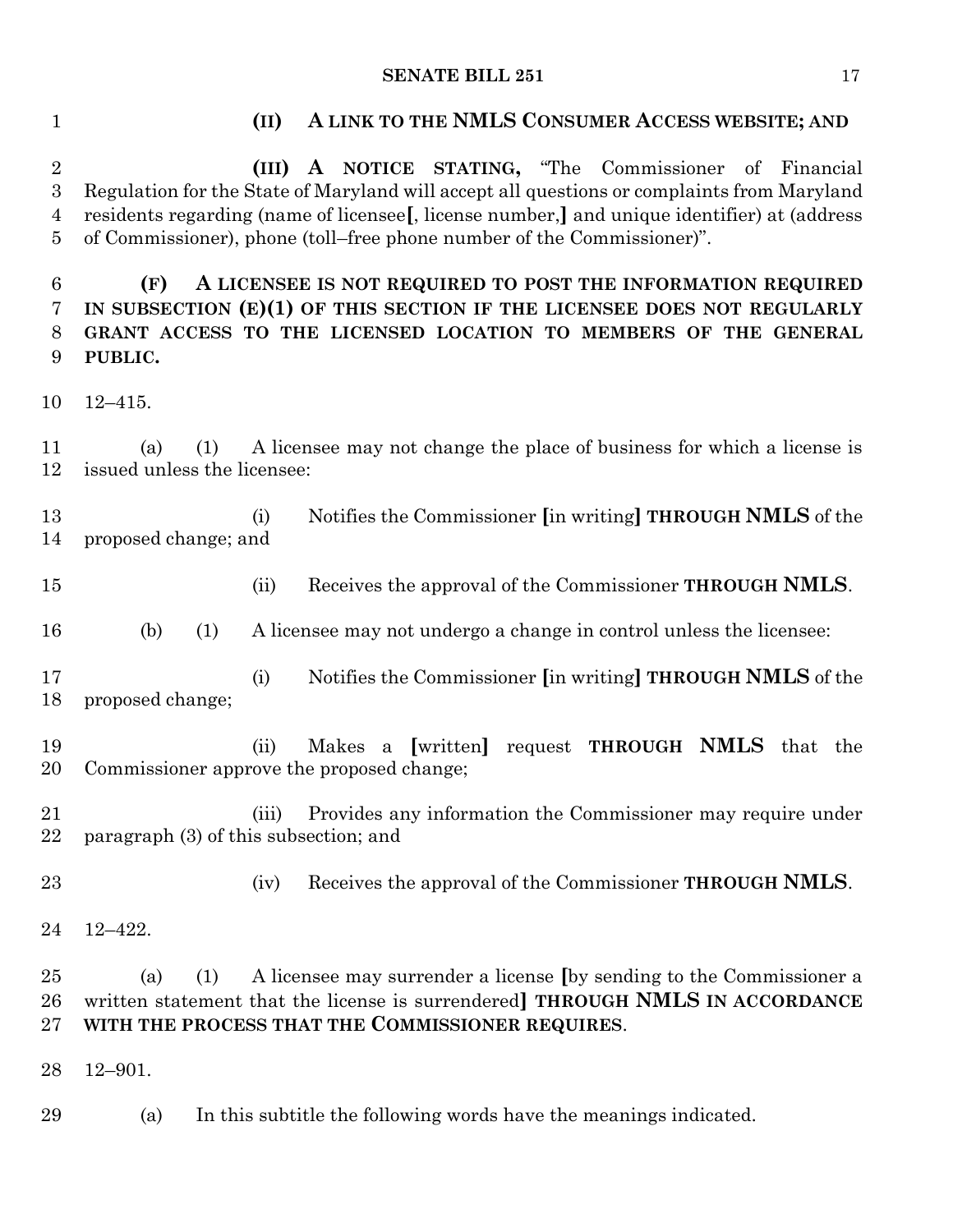**(K–1) "LICENSE" MEANS A LICENSE ISSUED IN ANY FORM BY THE COMMISSIONER UNDER THIS SUBTITLE TO PROVIDE DEBT MANAGEMENT SERVICES, INCLUDING AS PROVIDED FOR THROUGH NMLS.**

12–911.

 (a) **(1) [**The Commissioner**] EACH LICENSE PROVIDED FOR THROUGH NMLS** shall include **[**on each license**] THE FOLLOWING INFORMATION**:

- 
- **[**(1)**] (I)** The name of the licensee;

 **[**(2)**] (II)** The address of the location at which the business is to be conducted; and

**[**(3)**] (III)** The **[**license number and**]** unique identifier of the licensee.

 **(2) THE UNIQUE IDENTIFIER OF THE LICENSEE SHALL CONSTITUTE THE LICENSE NUMBER FOR THE LICENSE.**

# (d) **EACH LICENSEE SHALL CONSPICUOUSLY POST, IN 48 POINT OR LARGER TYPE, AT THE LICENSEE'S LICENSED LOCATION THE FOLLOWING INFORMATION:**

 (1) **[**If the licensee has an office in the State, the licensee shall prominently display the license in a location that is open to the public and at which the licensee engages in the business of providing debt management services.**] THE LICENSEE'S UNIQUE IDENTIFIER; AND**

 (2) **[**If the licensee does not maintain an office in the State, the licensee shall maintain the license in the licensee's headquarters**] A STATEMENT ADVISING CONSUMERS OF THE AVAILABILITY OF THE NMLS CONSUMER ACCESS WEBSITE TO VERIFY THE LICENSING STATUS OF THE LICENSEE**.

 (e) **[**A**] EACH** licensee **[**that offers or provides debt management services through the Internet**]** shall **[**include the following notice on its website**] CONSPICUOUSLY DISPLAY THE FOLLOWING INFORMATION ON THE LICENSEE'S WEBSITE, ANY SOFTWARE APPLICATION ACCESSIBLE TO THE PUBLIC AND USED TO PROVIDE DEBT MANAGEMENT SERVICES, AND PROFILE PAGE WITHIN EACH SOCIAL MEDIA PLATFORM THE LICENSEE USES**:

- 
- **(1) THE LICENSEE'S UNIQUE IDENTIFIER;**
- **(2) A LINK TO THE NMLS CONSUMER ACCESS WEBSITE; AND**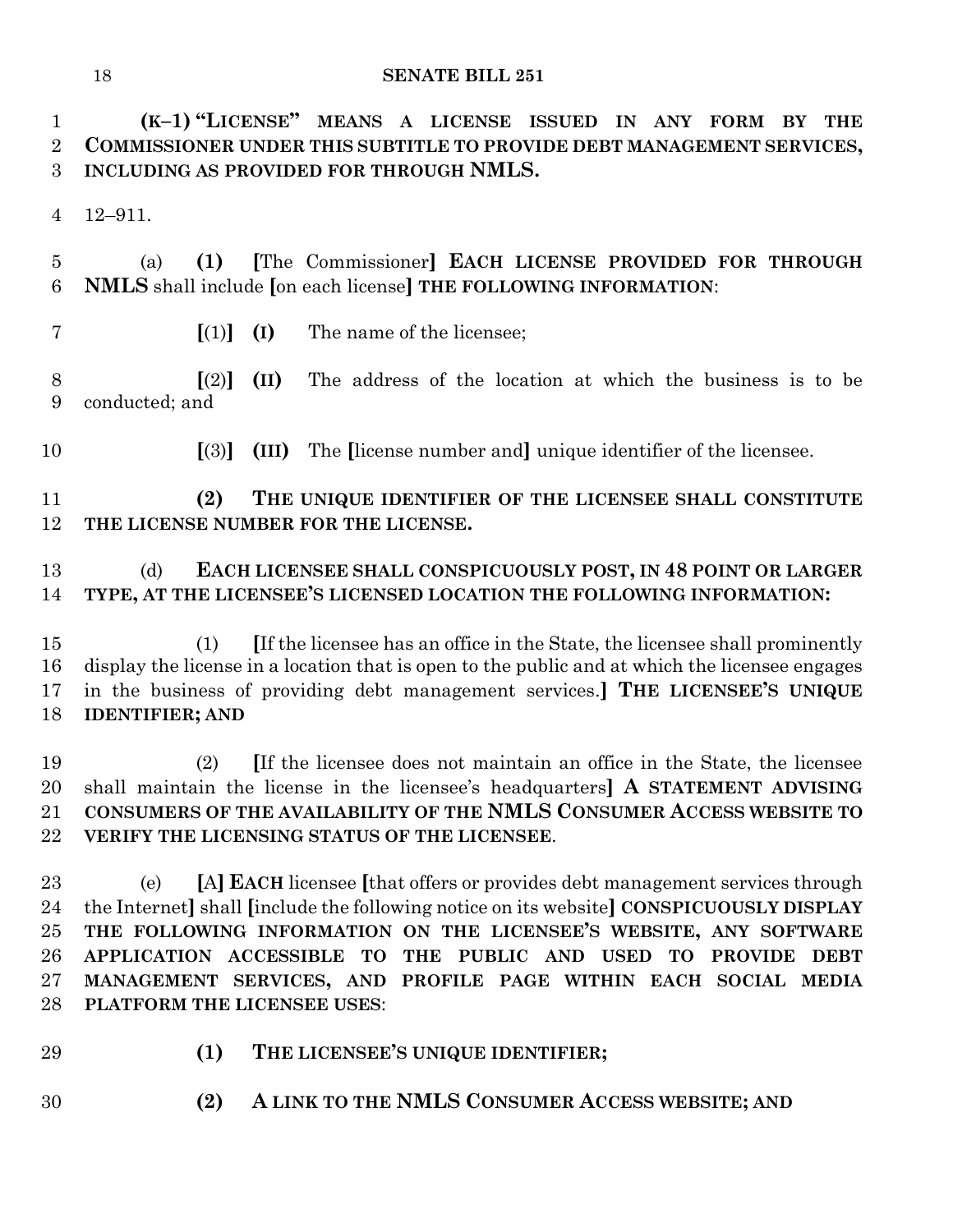**(3) A NOTICE STATING,** "The Commissioner of Financial Regulation for the State of Maryland will accept any questions and complaints from Maryland residents regarding (name and **[**license number**] UNIQUE IDENTIFIER** of the debt management services provider) at (address of Commissioner), phone (toll–free number of the Commissioner).

 **(G) A LICENSEE IS NOT REQUIRED TO POST THE INFORMATION REQUIRED IN SUBSECTION (D) OF THIS SECTION IF THE LICENSEE DOES NOT REGULARLY GRANT ACCESS TO THE LICENSED LOCATION TO MEMBERS OF THE GENERAL PUBLIC.**

12–913.

 (a) (1) A licensee may surrender a license **[**by sending to the Commissioner, in the form and**] THROUGH NMLS** in accordance with the process that the Commissioner requires**[**, a statement that the license is surrendered**]**.

 (2) **[**The statement**] WITH THE SURRENDER OF A LICENSE, A LICENSEE** shall provide:

- 
- 16 (i) The reason for the license surrender;

 (ii) For each consumer for whom the licensee is providing debt management services, the following information:

- 
- 19 1. The name of the consumer;

 2. The total amount of funds held by the licensee for distribution to the consumer's creditors; and

22 3. The name of each creditor of the consumer that is receiving payments from the licensee for debts owed by the consumer to the creditor, and the outstanding balance owed to each creditor.

12–915.

 (a) (1) A licensee shall **[**give the Commissioner written notice of**] UPDATE THROUGH NMLS** any change in the information required to be included in the licensee's application under § 12–908(b)(1) and (2) of this subtitle at least 30 days before the change is effective.

 (2) The licensee shall **[**provide with the notice evidence**] ENSURE** that, after the change described in **[**the notice**] THIS SUBSECTION**, the licensee will continue to 32 satisfy the surety bond requirement under  $\S 12-914$  of this subtitle.